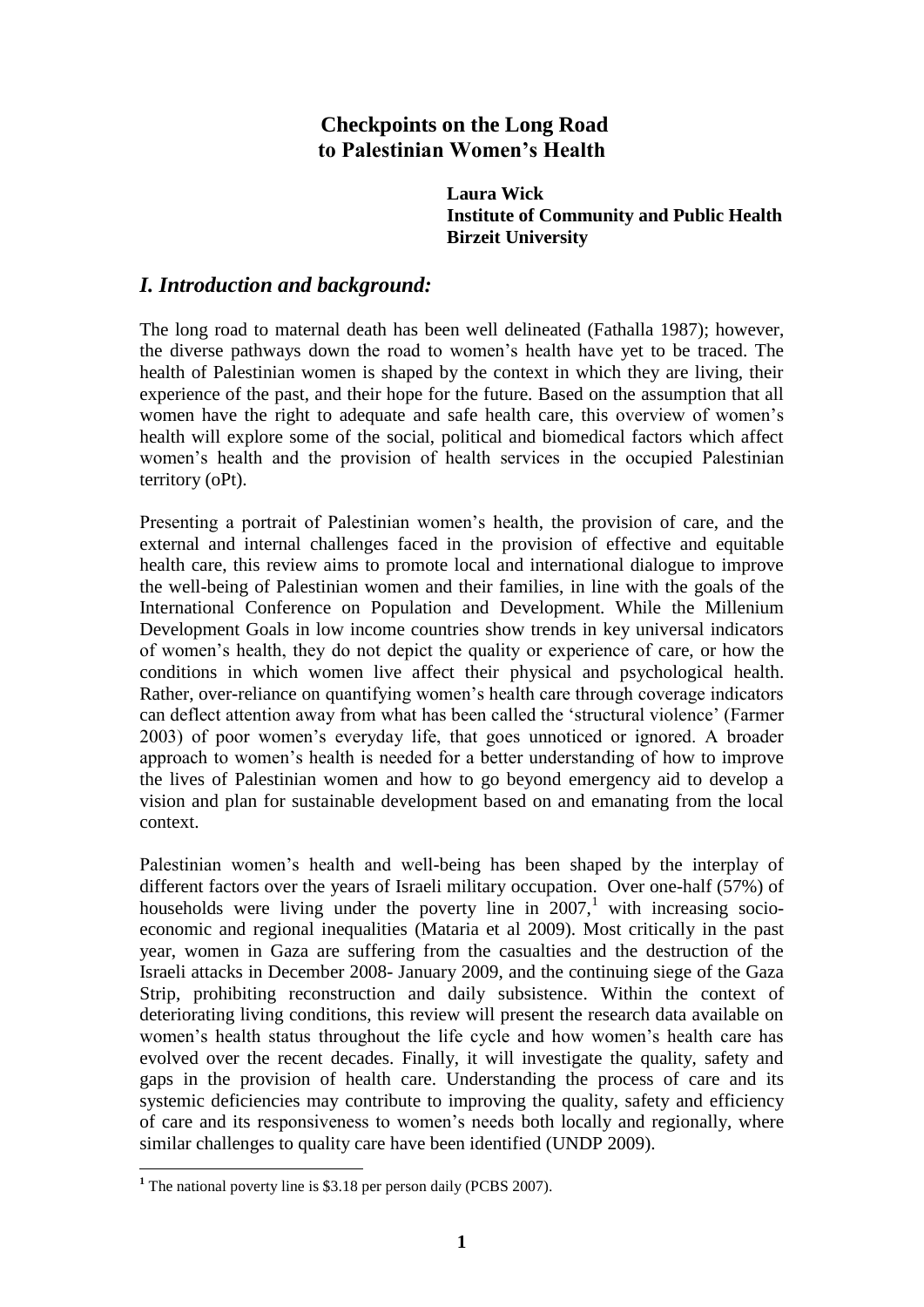# *II. Palestinian women's health in context- from childhood to old age*

## **Life span approach**

Women's health is determined by multiple factors, including social, psychological, behavioral, environmental, and biological forces across the life span. The health of one generation of women may have a crucial impact on the next. For childbearing women, what happens long before pregnancy begins may have a critical influence on pregnancy outcome, and what happens to children may affect their health as an adult (Misra et al 2003). Focusing on risk factors during prenatal care has not resulted in improved infant outcomes in various countries, raising the question of whether interventions during pregnancy come too late to reduce disparities in birth outcomes (Lu and Halfon 2003). The accumulation of factors early in life and throughout the life course may influence perinatal outcomes and women"s health later in life (Misra et al 2003). In addition to experiences during sensitive developmental periods of pregnancy and childhood which have been associated with the onset of chronic diseases later in life, there is evidence that the life course also affects reproductive health. "Chronic accommodation to stress results in wear and tear, what Bruce McEwen refers to as "allostatic load", on the body"s adaptive systems, and that the cumulative impact of the allostatic load on their reproductive health is manifested in the increasing rates of low birth weight" (Lu and Halfon 2003, p.17).

This life course perspective of women"s reproductive health is particularly pertinent to the oPt, where a prolonged occupation and resistance has resulted in a context fraught with daily stress over generations. In addition, this approach signals the importance in a resource-poor environment of targeting appropriate interventions during the sensitive periods of development early in life, in order to promote protective factors which may offset the risk factors over the life course (Lu and Halfon 2003). Thus this overview will review information about women's health throughout the life cycle, taking into consideration social as well as medical conditions to inform the development of public health policy.

# **Data collection**

The Palestinian Central Bureau of Statistics (PCBS) has provided considerable population-based data with three Demographic and Health Surveys (1996, 2000, 2004), the Palestinian Family Health Survey 2006 (PFHS), and most recently the Palestinian Census 2007. This review will utilize these surveys as well as other literature, studies and reports related to this topic. Facility-based data including hospital records are frequently incomplete, and data is sometimes improperly analyzed (Mataria et al 2009). Morbidity data and information on women"s perceptions are scarce, making it difficult to plan health care based on disease prevalence and outcomes, service delivery mechanisms, and health expectations and behaviors (Abdel-Rahim et al 2009). PCBS has broken down many population health statistics by region, age and sex, so that some gender comparisons and identification of vulnerable groups has been made possible.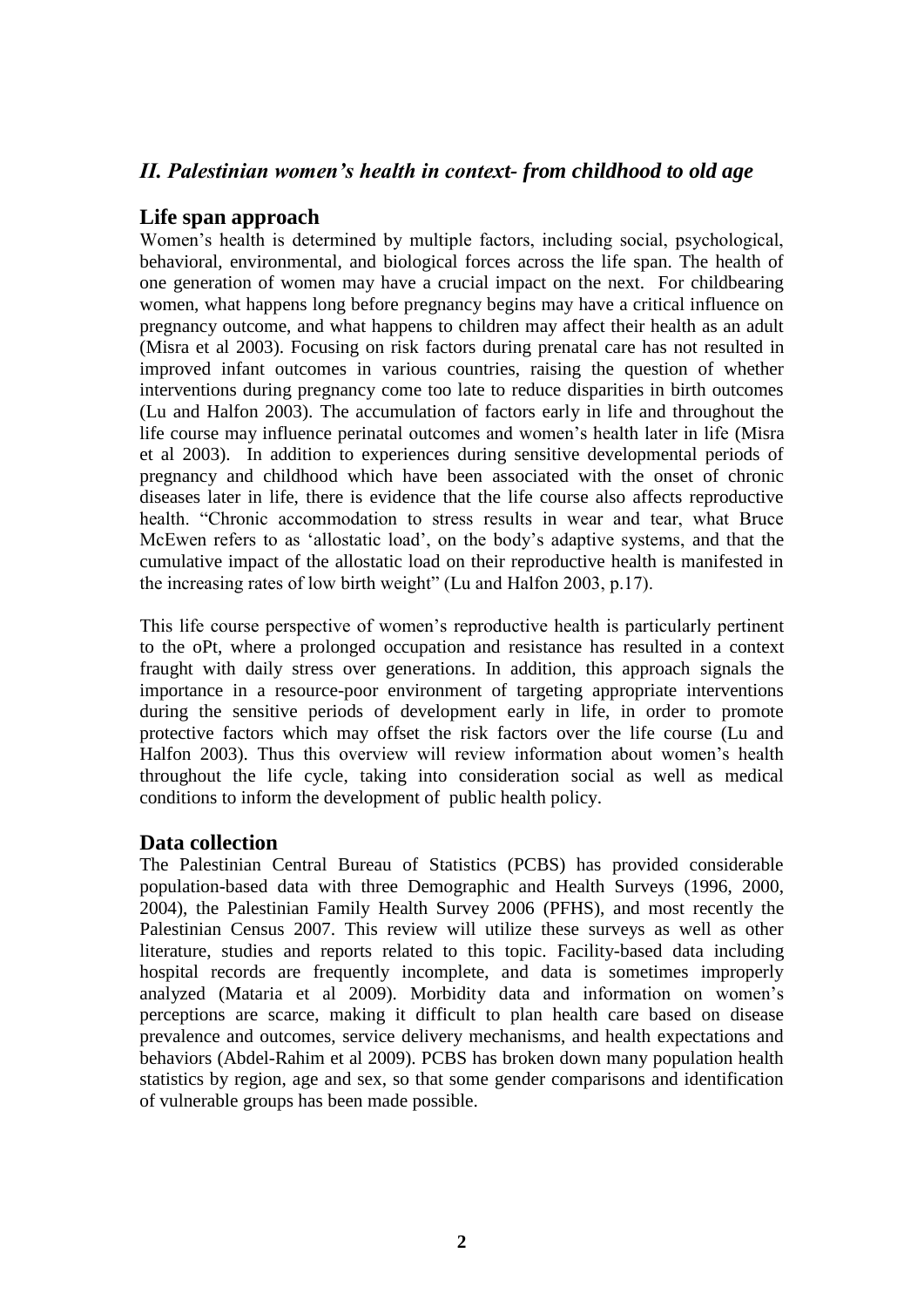## **Population and living conditions:**

Out of 3.76 million Palestinians living in the oPt (comprised of the West Bank including Palestinian Arab East Jerusalem and the Gaza Strip) (PCBS 2009) 49**%** are women, of which 30% are under 15 years of age, 46.4% are of reproductive age (15- 49 years), and only 23.4% of the female population are over 50 years of age (PCBS Census 2009).<sup>2</sup> A woman's average life expectancy at birth is 73.2 years of age (compared to 71.7 for men). Slightly less than half of the population are registered refugees (1.8 million), whose families lived before 1948 in the territory that is now Israel. Other Palestinian refugees have been dispersed since that time in the region and worldwide, but are not the subject of this overview, even though their importance in any political settlement is paramount.

The large majority of the population reside in urban areas, 96% in the Gaza Strip and 61% in the West Bank (Khawaja 2003). The population density in the Gaza Strip is one of the highest in the world; the average number of individuals in a household in the oPt is 6.3 (7.0 in the Gaza Strip and 5.9 in the West Bank) (PCBS 2007) Thus overcrowding, poor infrastructure and environmental hazards, in the refugee camps and other areas of the oPt, affect women"s and children"s lives and health. This is exacerbated by the tightening of the closure system with over 600 checkpoints in 2008 and the Separation Wall restricting the movements of Palestinians and goods in the oPt (Jubran 2005).<sup>3</sup> Collective exposure to violence has become an integral part of women"s lives at all ages. The violence of a long-term Israeli military occupation and the associated deterioration of living conditions have led to a rise in gender-based violence within Palestinian society (PCBS 2006, Giacaman et al 2007, Shalhoub-Kevorkian 2009). The example of Iraq has shown that domestic violence increased with economic and social insecurities (UNDP 2004), and a study of refugee camps in Jordan has also identified this risk to women"s health (Khawaja 2003). Without minimizing the danger of gender-based violence, one author has noted that "seldom does the literature on the Middle East address the issue of affection among husbands and wives and how bonds of mutual support and caring are constructed within households" (Ali 2002, p. 328).

#### **Education, work, marriage and childbearing patterns:**

Adult literacy rates (93.9%) are among the highest in the region (PCBS 2007) and 88.9% of women over 15 years in 2005 were literate (PCBS 2005). The United Nations Relief and Works Agency (UNRWA) played a key role in universalizing education for the refugees, and in the 1970s and 1980s the level of education of refugee men and women surpassed that of other Arab countries. Family cohesiveness played a role in this process, where older siblings supported the schooling of brothers and sisters (Rosenfeld 2002). In spite of their education, women"s participation in the labor force has remained quite low, at 13%,<sup>4</sup> compared to 67% of men (PCBS 2007)), and is concentrated primarily in the services (teaching and health workers). It is possible that the current levels of education and employment patterns may transform

<sup>&</sup>lt;sup>2</sup> These statistics were calculated from the PCBS Census 2009 data by Weeam Hammoudeh, Institute of Community and Public Health, Birzeit University, 2009.

<sup>&</sup>lt;sup>3</sup> For a description of the hierarchy of classifications of Palestinians according to their identity cards and system of permits and the tribulations of married couples who do not receive family reunion rights to live together in the same enclave of territory, see Edouard Conte, 2005.

**<sup>4</sup>** Women"s labor force has, nevertheless, increased from 5.8% in 1995 to 10.7% in 2004 (Assaf and Khawaja 2008).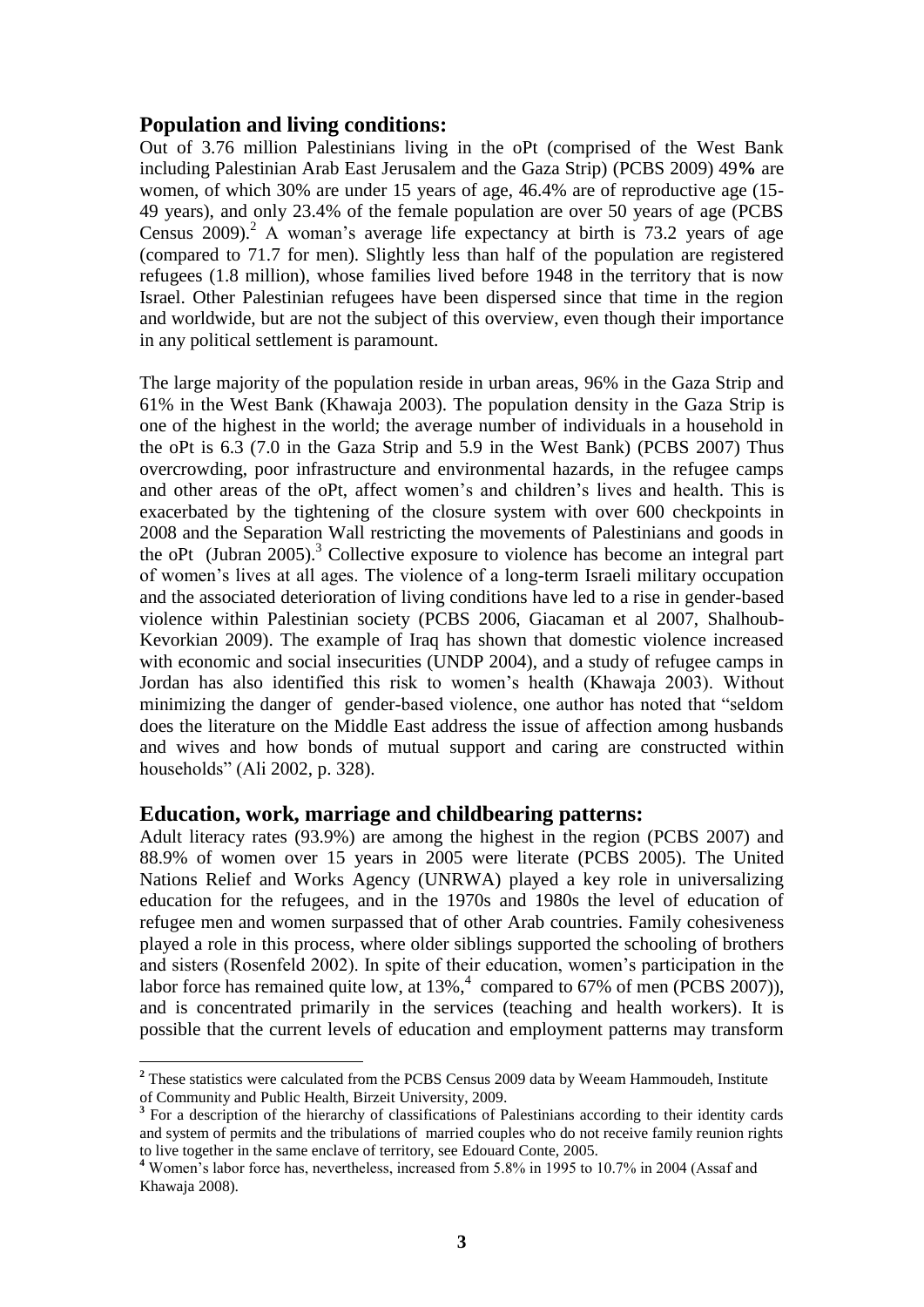the patriarchal gender and age relations within the family (Rosenfeld 2002, Fargues 2003). In 36% of recent marriages, there is an educational gap in favor of women (Rashad et al 2005). There is also a trend in the region for girls to surpass the educational level of both their mother and their father, thus bringing into question the authoritative base of the patriarchal system (Fargues 2003).

However, women are frequently active in the informal sector and responsible for extensive tasks within the family. Insufficient social benefits and gendered family roles mean that women are the primary care-takers of all family members throughout childhood, old age, distress, illness, rehabilitation<sup>5</sup> or imprisonment. Women carry out these roles within the constraints of the stress and trauma of daily life. In 2006, 8.5% of households were headed by women (PCBS 2007), and these households tended to be the poorest. The "erosion of human security" leads to losses of welfare that are long-term and cumulative (UNDP 2006*).* However, close family ties cannot be reduced to a heavy burden on women"s workload. They would also seem to provide support and cohesiveness (Courbage and Todd 2007) and contribute to the resilience of Palestinian communities to a long-term occupation (Nguyen-Gilham et al 2008). Kinship ties with solidarity across borders and remittances of family members in the diaspora who send money back to the oPt to sustain the extended family have played an important role in the survival of Palestinians despite the economic deterioration (Hordenak et al 1997). The dislocation of this family structure when members are separated by the wall or checkpoints or borders for reasons of work, education or marriage causes suffering and affects women's ability to cope, as there is no alternative network for protection and support. Thousands of Palestinians have had to flee conflict areas and move to other parts of the territories in search of work, once again experiencing internal displacement (UNFPA 2009).

In spite of the educational level of Palestinian women in the oPt, fertility, although declining, has remained one of the highest in the world (Giacaman et al 2009), with a total fertility rate of 4.5 births per woman in the oPt (4.1 in the West Bank and 5.3 in the Gaza Strip) (PCBS 2007). What has been referred to as the "demographic puzzle" indicates that factors such as higher education or employment usually associated with fertility decline, may not be universal, and that political and cultural circumstances in the Palestinian setting might influence family size (Khawaja 2003). Early marriage contributes to the high fertility rate (14% of 15-19 year olds were already married in 2004), and twenty-eight percent of women in the oPt had short birth intervals of less than 18 months. On the other hand, a growing number of women remain single. Twelve per cent of Palestinian women aged 35-39 years had never been married, which may be partially attributed to movement restrictions within the oPt and the fact that women cannot marry Palestinians from Jordan and bring them to live in their country (Rashad et al 2003). Consanguineous marriages (between close relatives) is a frequent practice, reaching 45% of all marriages in 2004, with 28% to first cousins. These were associated with early marriage and were higher in the Gaza Strip and in rural areas, but the education level of women was not found to be a significant predictor (Assaf and Khawaja 2008).

 **<sup>5</sup>** The number of Palestinians injured by Israeli forces between January 2000 and March 2008 was 32,569 (PCBS in The Arab Human Development Report 2009, p. 171).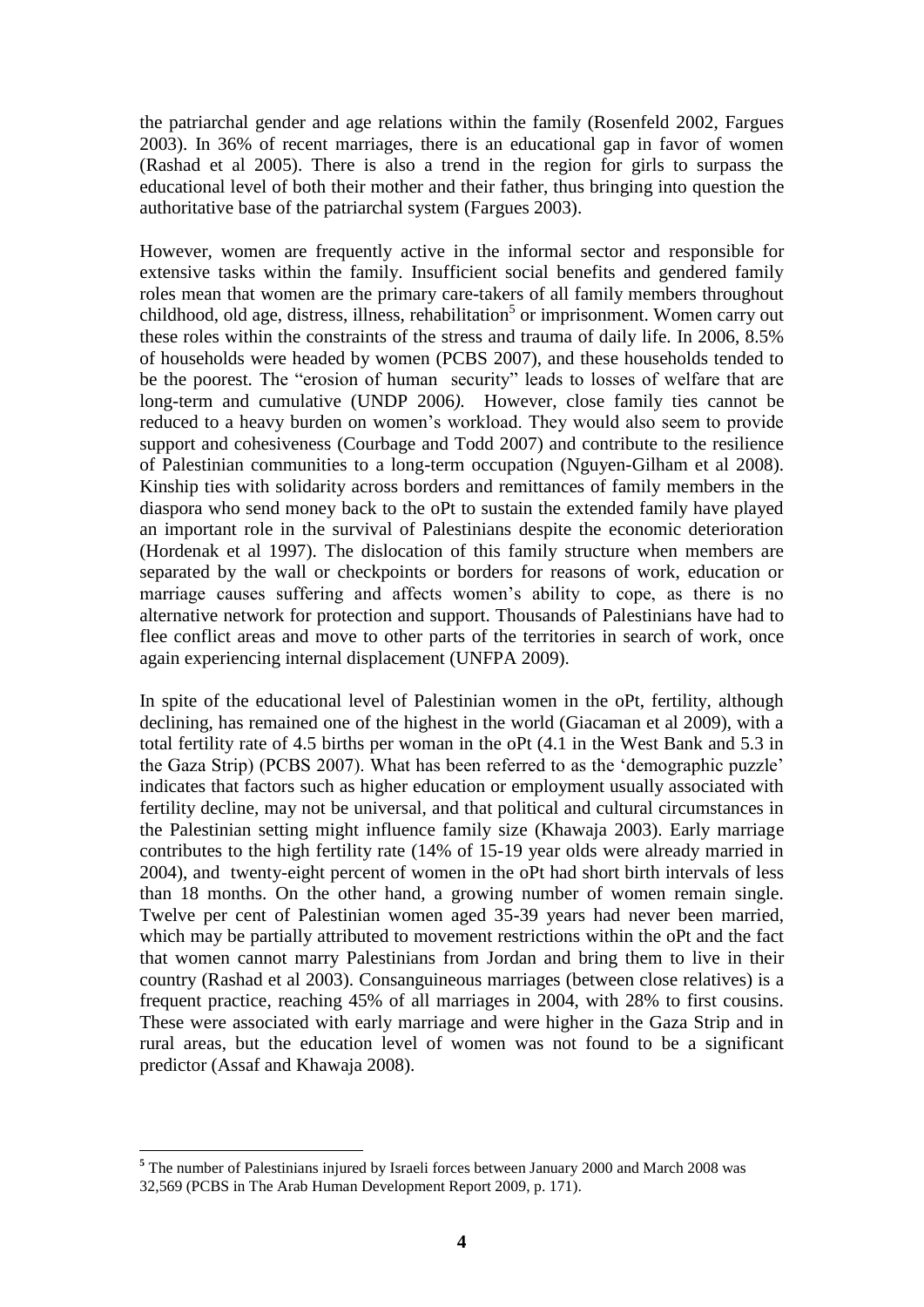## **Infant and child health:**

The infant mortality rate (IMR) in the oPt is 27.6 deaths per 1,000 live births, and higher in Gaza (30.7) than the West Bank (25.5), but with no gender disparity. Unlike some other countries in the region, infant mortality in the oPt has not fallen since 1990 (Abdul-Rahim et al 2009). The major causes of death are prematurity and low birth weight, respiratory diseases and congenital malformations (UNFPA 2009). The low birth rate (less than 2,5 kgs) was 7% of all newborns. Almost all babies are breastfed (98%); however, the exclusive breastfeeding rate is only 27%, which indicates the need for better breastfeeding advice and support in the early months when mothers tend to supplement with other liquids, decreasing the protective factors of breastfeeding. In a context of poverty, inadequate clean water supply and sanitation, exclusive breastfeeding is a critical factor in infant health, which could reduce the child mortality rate by 13% (UNICEF 2004). A study in Lebanon has shown that cultural beliefs and family attitudes influenced women"s practices of exclusive breastfeeding. The mothers of lactating women, convinced that the capacity to breastfeed was inherited, in some cases discouraged their daughters from exclusive breastfeeding, as they had not practiced it themselves (Osman et al 2009). The mean duration of breastfeeding in the oPt was 13 months and the continued breastfeeding rate from 9-12 months was 58% (PCBS 2006).

While the high prevalence of breastfeeding has contributed to infant health, increasing chronic malnutrition in children under five years raises concern, particularly given the long-term effects on cognitive development. Stunting, low height for age, was present in one out of ten children. The prevalence of stunting has risen between 1996 and 2006 from 6.7% to 7.9% in the West Bank and from 8.2% to13.2% in the Gaza Strip (Abdul-Rahim et al 2009). Food insecurity is of particular concern in Gaza, where 56% of the population is classified as food insecure compared with 25% in the West Bank (WFP 2008). The anemia rates of infants 9-12 months has increased from 70% to 77.5% (WFP 2008). The mortality rate for children under five is 31.6 deaths per 1000 live births. Child immunization has high coverage (99%).

## **Adolescent health:**

Addressing adolescent health and access to services is critical to improving maternal health. Thirty per cent of Palestinian women in the oPt are under age fifteen (PCBS 2009), and it is estimated that between 2002-2015 the number of women of reproductive age in the oPt will increase by 64%, the highest rate of increase in the region with the exception of Yemen (Roudi-Fahimi and Abdul Monem 2003). Teenage marriage has declined slightly in the oPt, but continues to be a frequent practice in some locations. In 1996, 17% of women were married at 15-19 years, which decreased to 14% in 2004 and 9% in 2006 (PCBS 1997, 2005, 2007). Early marriage is associated with early childbearing and high fertility (Rashad et al 2005) and pregnant adolescent women are twice as likely to die during childbirth and have higher infant and child mortality. Social, cultural and economic factors contribute to early childbearing (Mahaini 2008); but, in addition, in the oPt the unstable and turbulent political context and restriction on mobility may also play a role in marriage patterns, including age and preference for cousin marriages (Assaf and Khawaja 2009). During the first Intifada the age of marriage decreased (Khawaja 2003).

Childbearing outside of marriage is extremely rare, as society still remains quite traditional. Few health services are available to unmarried adolescents (boys or girls),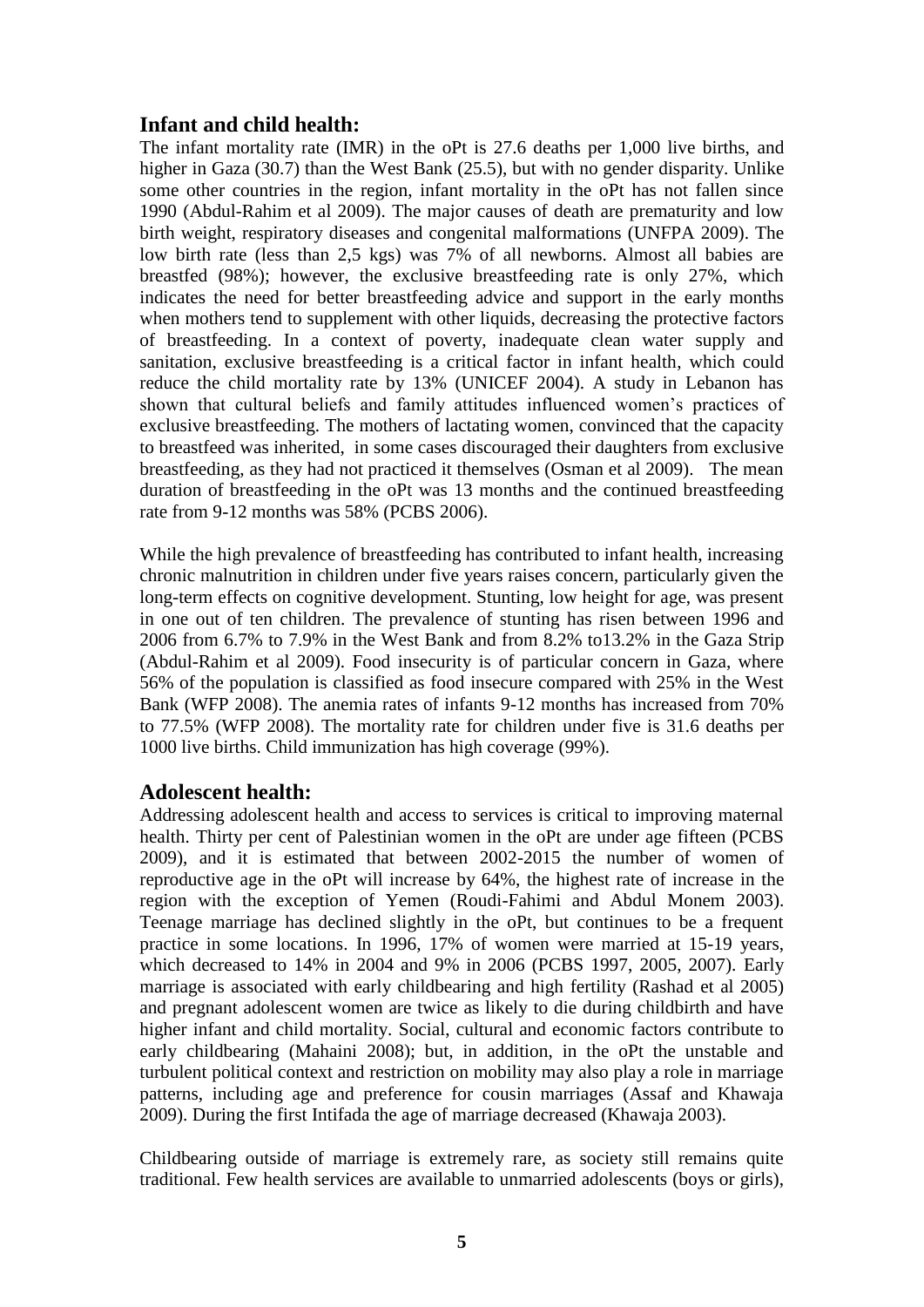given the cultural biases, and sex education, as in other countries in the region, is not provided in schools (De Jong and El-Khoury 2006). Single young women, who are increasing in number, seem to be particularly vulnerable and at risk in Palestinian society. One study reported that violent deaths and suicides among the single women was almost twice as high as among the married women, mainly in those below age twenty-five, and that single women faced barriers to accessing health care. (Al-Adili et al 2008). The dearth of services adapted to the needs of single women is all the more important given that this group is growing in numbers.

The rate of smoking in Palestinian adolescents is high. Adolescents in the West Bank and Gaza Strip are also slightly overweight or obese, and girls more than boys, which might be expected given that they get less exercise (Husseini et al 2009). In one study, 13% of boys in the Hebron area were overweight or obese and 21% of girls in the Ramallah area (Mikki in Husseini 2009). Two out of three adolescents do not have safe spaces for recreation and interaction with friends (UNICEF).

Palestinian young people perceive their quality of life to be low (Giacaman et al 2007). However, commitment to education and the routine of going to school structure their lives in an otherwise unpredictable environment with few opportunities for distraction or hope for change in the future. Particularly for many young girls, going to school may be their only activity outside of the home, due to family restrictions and duties. School also provides them with a social network and a sense of political identity and resilience, in that they see continuing their education as a defiance of the will of the occupier to disrupt their lives and force them to flee (Nguyen-Gilham et al 2008). As stated by a Palestinian girl "Education means everything. It is our only weapon. They can kill everybody including our families but not our education because it is in our heads" (Nguyen-Gilham et al 2008, p. 295). There is little gender disparity between boys and girls in basic and secondary education (UNFPA 2009), but over the years access to education has been disrupted by the occupation. UNRWA has reported "the collapse of education standards due to the cumulative effects of the occupation, closures, poverty and violence" (Ging, UNRWA 2007), where drop-outs and failure rates may have lifelong implications. Due to the Separation Wall, almost one-third of teachers in East Jerusalem and 6,000 students face routine difficulties reaching their schools. Among the youth (aged 15-29 years) 70% were employed (UNFPA 2009).

Violence permeates the lives of these young people. Between 2000 and 2008, 952 Palestinian minors were killed by Israeli security forces (Save the Children 2008).<sup>6</sup> In Israel"s attack on Gaza in December 2008-January 2009, 252 children younger than 16 were killed (B"Tselem 2009). In January 2008, over 300 children were being held in Israeli jails (The Guardian 2010).

## **Reproductive age women's health:**

#### *Maternal mortality*

While the fifth millennium development goal is to reduce the maternal mortality ratio by three-fourths between 1990-2015 and provide universal access to reproductive health services, the Eastern Mediterranean region has had a decrease in maternal

**<sup>&</sup>lt;sup>6</sup>** For a detailed analysis of the different types of injuries, see R Batniji et al, 2009.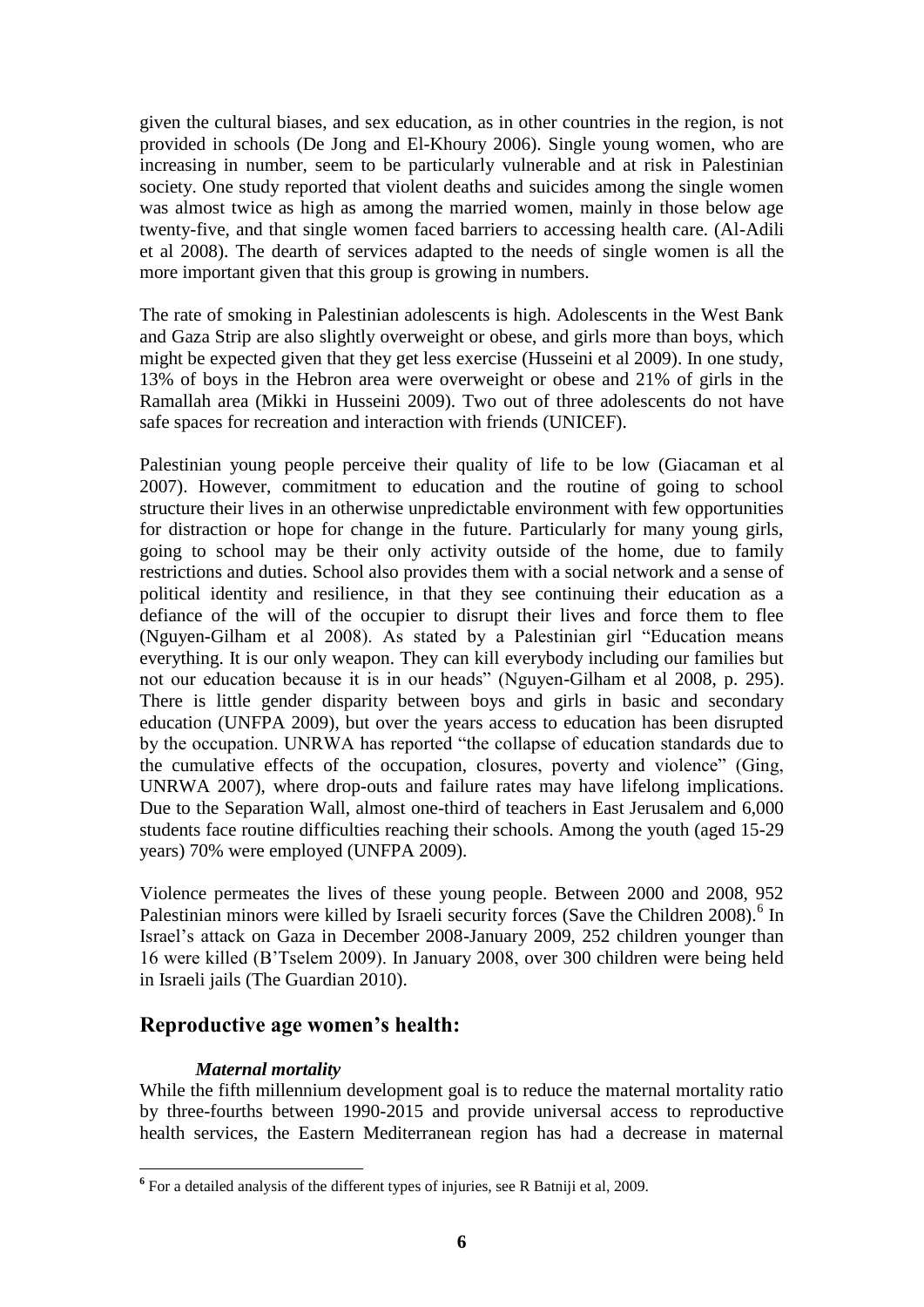deaths of only 19% between 1990-2005. In the oPt the maternal mortality was first estimated to be 74 per 100,000 births (PCBS 1996) and in 2000 the WHO estimate was 100 per 100,000 births. As indicated by Palestinian Ministry of Health officials, maternal deaths are underreported (Abdul-Rahim et al 2009). One facility-based study identified the main causes of death to be postpartum hemorrhage, pre-eclampsia or eclampsia, post-operative hemorrhagic complication, and sepsis; but misclassification in reporting was frequent (Al Adili et al 2006). Worldwide, more than half of all maternal deaths take place within 24 hours of delivery (Roudi-Fahimi and Abdul-Monem 2003). While most births in the oPt take place in a hospital, timely access cannot be ensured due to the checkpoints, and delay has sometimes been the cause of maternal or neonatal deaths. Between 2000 and 2006, 69 cases were reported of Palestinian women giving birth at checkpoints, with 4 maternal deaths and 34 neonatal deaths (Human Rights Council 2007). Between 1995-2000, 141 maternal deaths from unsafe abortions were reported (Hessini 2007), although information is not available on these cases.

#### *Maternal morbidity*

Very little information is available on morbidity in women"s health. A UN agency reported that during the twenty-two day Israeli attack on Gaza the number of miscarriages reported in the hospital had doubled and premature deliveries had increased (UNFPA 2009). Between October 2007 and March 2008, 32 patients (including 19 women) died after lack of timely access to referral health services outside of Gaza (WHO 2009). In 2008, 73 women were security prisoners and suffered from multiple illnesses.<sup>7</sup> Self-reported reproductive tract infections and urinary tract infections were common complaints of women during pregnancy (PCBS 2006) and were a major complication associated with perinatal mortality (Bargouthi et al 2006). The reporting of sexually transmitted infections is inadequate (PMOH 2006). The most common infections reported among women were pelvic inflammatory disease and candidiasis, but more thorough reporting (including the private sector) and greater accuracy is needed for a true picture of such infections. Few cases of HIV/AIDS (44 cases since 1988) have been reported (PMOH 2007); but precautions should be taken given the dearth of information, increasing drug abuse in some locales, and the frequent movement and displacement of the population.

Breast cancer is the leading cause of death in women, followed by cerebro-vascular disease. The incidence of breast cancer is 15.1 per 100,000, which is high for the region (Aoyama 2001), and it is often diagnosed only at an advanced stage (Tarabeia et al 2007). On the other hand, cervical cancer is infrequent; while the Pap smear has been a component of some reproductive services, a cervical screening program has not been adopted.<sup>8</sup>

#### *Nutrition, obesity, chronic diseases, smoking*

Women's nutrition in the oPt is a concern, given the rising poverty and the increasing food insecurity. As in other low income countries, undernutrition and overnutrition seem to coexist, along with a nutritional transition away from the traditional Palestinian Mediterranean diet to a Western style one (Husseini et al 2009). High rates of obesity in adults was identified in a study in two Palestinian communities in the West Bank, particularly among urban women (Husseini et al 2009). The militarization of space and lack of urban planning prohibit a healthy life style with exercise. About

**T**<br> **7** For the story of a Palestinian woman's birth experience in an Israeli prison, see Emma Gilmore.

<sup>&</sup>lt;sup>8</sup> In 1997 a survey in the West Bank showed that 2,444 Pap smears were analyzed and reported by seven laboratories with very few pathological results (Wick 1998).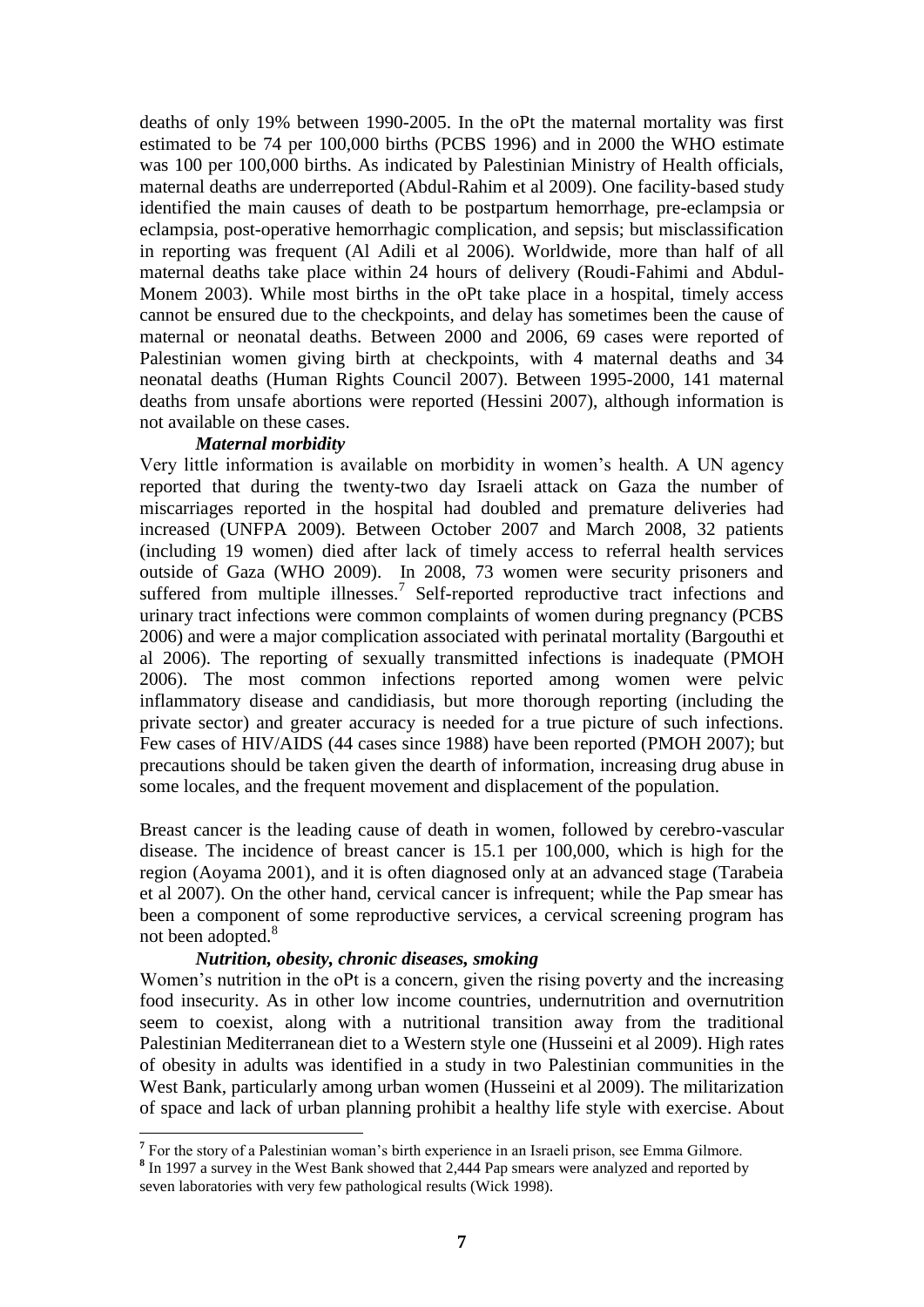one-third of pregnant women were anemic (PCBS 2002), and health services had poor nutrition counseling (ICPH 2006). The prevalence of diabetes among urban and rural women is 15% and 10%, respectively (Abdul-Rahim et al 2001). The rate of smoking among women is low (2%), but women are exposed to passive smoking given the high prevalence among men, the overcrowded living spaces, and the widespread smoking in public places.

### *Family Planning*

Fifty-three percent of women use contraception, with three-fourths of them using modern methods and one-quarter traditional methods. The most common reason for not using contraceptives was the desire to have a child (46%) followed by fear of side effects and discomfort with the method (16%) [Hammoudeh 2009]. In spite of widespread knowledge about family planning and availability of services, about 30% of women who reported not wanting another child were not using any form of contraception, indicating a need for further understanding of women"s decisionmaking and the acceptability of health services (Hammoudeh 2009).<sup>9</sup> The IUD was the most frequently used method, followed by oral contraceptives, but women rarely received adequate counseling on a variety of methods (ICPH 2006). Monitoring of complications with these methods is needed to address women"s fears of side effects. The unmet need for contraception was 28%, but the desire for large families persisted with 4.6 children considered the ideal number (PCBS 2007).

## **Elderly women's health:**

Women 60 years and above constitute 4.4% of the Palestinian population (PCBS 2007), and their numbers are increasing. Only about 3% are supported by the government, and the rest by their families (Abu Khader and Zeidani 2009). However, little is known about how elderly women in different areas cope with aging and the associated health problems. Traditionally, older women have had a respected role within the family, and maintained a useful function as provider of child care. However, as the nuclear family in the oPt is becoming the norm and emigration is increasing, many older people are left isolated without family caretakers or social services. Homes for the elderly are scarce and the services are very limited (Abu Khader and Zeidani 2009). Care and activities for the elderly is a public health question which needs to be addressed.

## *III. The evolution of women's health care under occupation*

## **Palestinian women's health care: 1967-1994**

The organization, content and quality of health services in the oPt has been shaped by the political processes of the past forty-two years of Israeli occupation. This brief recent historical background of the development of women"s health services within the broader context of general health care in the West Bank and Gaza since 1967 will delineate how the political context has altered access as well as the administration and focus of these services over the years. These developments contribute to understanding women"s health outcomes, as well as the current barriers to providing

**<sup>9</sup>** One author has illustrated in Egypt how the ideology behind the promotion of family planning services is implicitly embedded in notions of women"s empowerment through informed choice, individual decision-making and the small nuclear family (Ali Kamran Asdar 2002), which does not necessarily correspond to the social and familial context of many Palestinian women.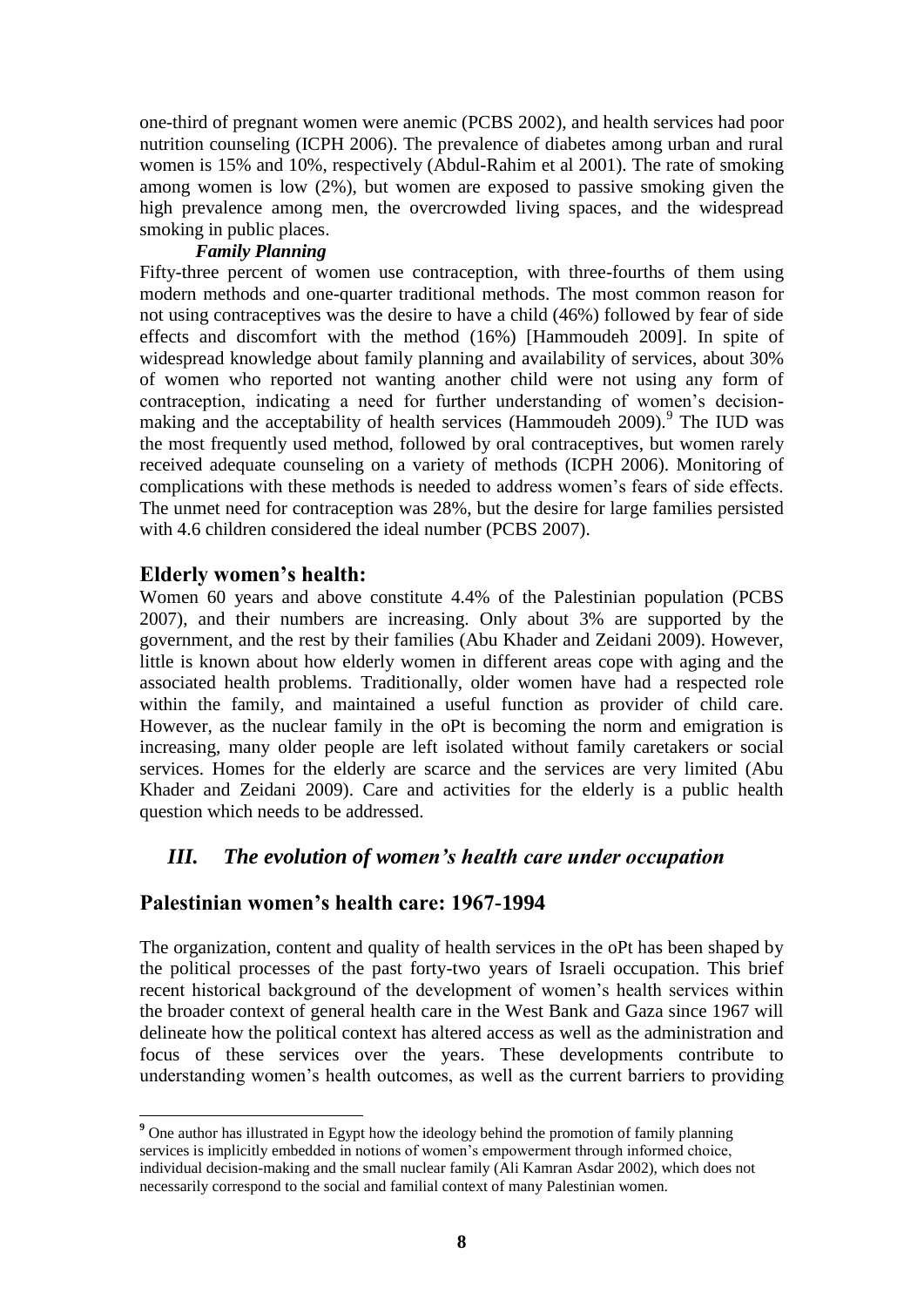good quality of care in an equitable manner. How the society acted and reacted to political events in the past and the profound changes which have occurred give indications of how the future might evolve, and thus assists in planning health care with different scenarios in view.

When Israel occupied the West Bank and Gaza Strip in 1967, it took over the administration of the existing health services, which had been previously under the authority of the Hashemite Kingdom of Jordan for the West Bank and Egyptian military administration for the Gaza Strip. Thus the public health services for the Palestinians, which consisted of clinics and hospitals primarily in the cities, were subsequently controlled by the Israeli Ministry of Defense under the auspices of what was called the Israeli Civil Administration. Israel, according to international conventions, is legally responsible for maintaining the overall health of the occupied population. The refugee population continued to be served by UNRWA, which had provided schools, social services and health care to the refugees in the aftermath of the 1948 expulsion.

#### *Israeli-administered government health services:*

The Israeli-administered government health services consisted of clinics where limited components of primary health care were provided as well as emergency, obstetric and other hospital services in the large urban hospitals. The health providers in these institutions were Palestinians, but the planning and decision-making including the hiring and firing of staff and the allocation of budgets was entirely in the hands of the Israeli Civil Administration. Israeli priorities for Palestinian health care focused primarily on disease control in the form of a child immunization program and an intervention program to promote hospital deliveries (Acker 2003), limiting maternal and child health in the government clinics to antenatal consultations and vaccinations. Both government clinics and hospitals were severely under-funded and neglected and had little interaction with the experienced Palestinian health providers in the non-governmental and private sectors. Six public hospitals were closed down by the Israelis between 1968 and 1992 and three of these were converted into a police station, a military base, and a prison (Challand 2008). Although some training for health providers was offered by the Israelis, the lack of investment in material and human resources to build a functioning Palestinian health system<sup>10</sup> led to a situation of reliance on the Israeli medical system for referral for specialized care (Bargouthi and Giacaman 1990). In addition, being subjected to Israeli control compounded by low salaries, understaffing, and lack of investment in basic repairs or in upgrading equipment (Giacaman et al 2003) engendered low staff morale and lack of leadership, the remnants of which can be seen today, even though the administration since 1994 has been transferred to the Palestinian Ministry of Health.

Women were encouraged to give birth in hospitals, both for normal and high-risk cases, with the dual motives of lowering infant mortality<sup>11</sup> and controlling the number and registration of Palestinian births. As part of their widespread surveillance practices, the Israeli authorities issued at birth, and continue to do so, Palestinian identity cards according to the parents' status and the area of the oPt where the baby was born, thus making the place of birth crucial to the identity card that one's child

**<sup>10</sup>** In 1991 Israel was spending \$20 per person on health services in the oPt compared to \$306 per capita in Israel (Challand 2008).

<sup>&</sup>lt;sup>11</sup> One justification for this policy was to reduce infant mortality, even though no evidence was available of outcomes of either home or hospital births.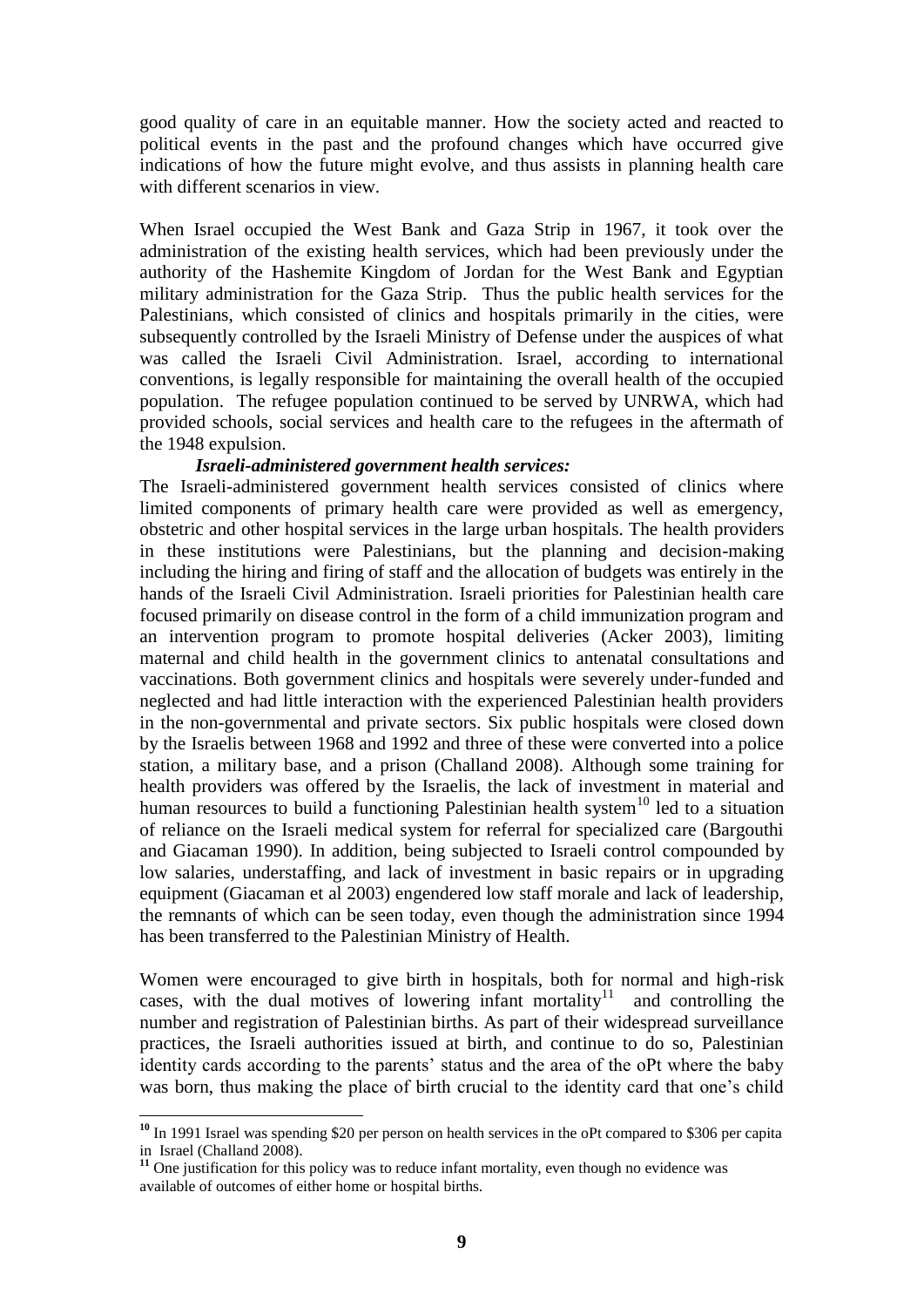will be issued (Zureik 2001), and the rights and conditions which that signifies. While promoting the institutionalization of birth, little attention was given to the conditions of hospital maternity facilities or the quality of care provided. Women"s health services during this period were limited to pregnancy and childbirth with little preventive or high-risk care for the mother or newborn and a total lack of services not linked to reproduction. Childbirth at home (about one-third of births  $12$  in 1993 according to the World Bank) was attended by *dayas* ( the Arabic term for what has come to be known as "traditional birth attendants") and community midwives and nurses who had received formal training.<sup>13</sup> A system of licensing and supervising these *dayas* and midwives had been established first by the Jordanian administration in 1966 and was continued by the Israelis. *Dayas* learned their skills by apprenticeship and six month's training in government hospitals (Wick 1999).

Home birth with the *daya* was a family and community event. In most communities the *daya* was highly respected, of the same gender and social class as the birthing woman, and lived in the same locality, which facilitated the process of support during childbirth. Women in focus groups reported how much they appreciated being well acquainted with the midwife, that she respected their privacy and intimacy, that the surroundings for birth were familiar, and that they didn"t have to leave their children when they were in labor or worry about getting to the hospital on time. The *daya* also helped them with their housework and child care after the birth (Wick 1999). The *daya* in her practices tended to navigate between the two worlds of Western biomedicine and traditional medicine, as did the women she attended. She emphasized psychological support and traditional methods of pain relief, such as massage with olive oil and drinking herbal teas. She calmed women in labor with readings from the Qur"an, or distracted them from pain by telling stories. The *daya* combined old methods and new "suggesting synthesis rather than competition, and adaptation of beliefs and practices to new realities" (Giacaman 1988, p. 145). Massage (*tamlis)*, herbal treatments (*a'shaab)*, spiritual healing with the Qur"an (*'illaj bil-Qur'an)*, and cupping (*kassat hawa)* were some of the indigenous practices still used by *dayas* and midwives. The herbs used during childbirth to strengthen the contractions were sage (*mayramieh)* and cumin (*kamoun)*, prepared in an infusion with sugar. The birthing mother was often given dates *(tamr)* to eat, as the example in the Qur'an with Maryam.<sup>14</sup> The traditional foods given after childbirth were chicken soup or rice pudding with raisins, nuts and cinnamon (*irfeh)*. Fenugreek *(hilbeh)* and anis *(yansoun)* were used to increase the mother's milk supply. The *daya* regularly massaged the baby"s body with olive oil when she visited the mother in the postpartum and swaddled the newborn. She was trained to refer any abnormal cases or complications. In addition, the *daya* practiced a physiological approach to the management of birth (avoiding frequent vaginal examinations, early rupture of membranes, augmentation of labor, and episotomies). She was sensitive to the woman"s individual needs, giving continual labor support and monitoring changes in

**<sup>12</sup>** In 1996 the MOH reported that 18% of all births took place at home, and by 1999 it had declined to 10% with one-half attended by *dayas* and the rest by midwives and doctors.

**<sup>13</sup>** For a detailed description of the characteristics, role and work of the Palestinian *dayas,* see the survey report *Traditional Birth Attendants in the West Bank: an Assessment of System Building and Training Needs* (Wick 1999).

**<sup>14</sup> "**And shake towards thyself the trunk of the palm tree: It will let fall fresh ripe dates upon thee. So eat and drink and cool (thine) eye." Surat XIX (Maryam) verse 25-26. (Hashim, p. 42).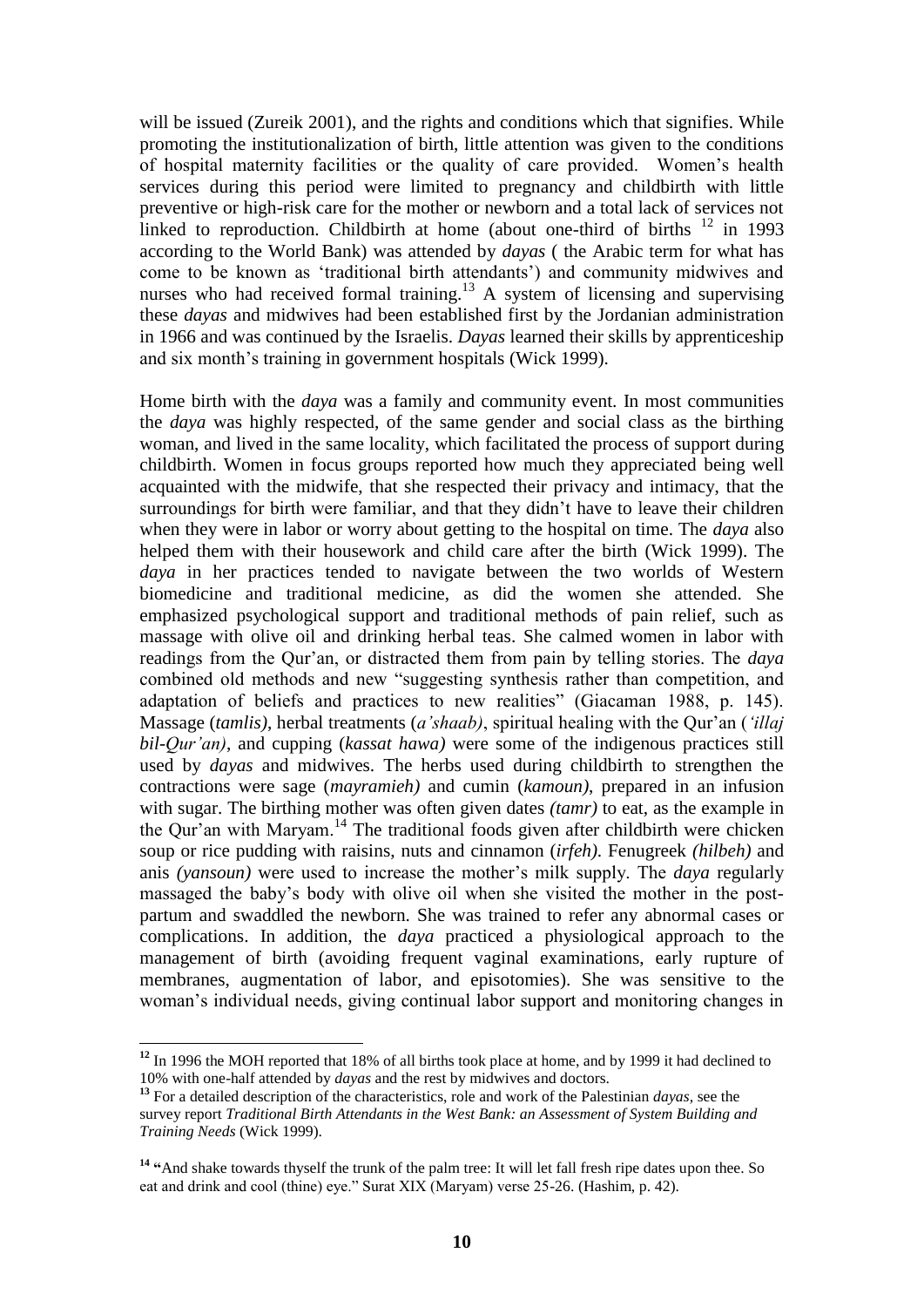appearance, reactions and psychological state to assess the progress of labor (Wick 1999).

However, the Israeli childbirth policy aimed to phase out gradually the home birth attendants by not registering younger ones to replace the old. All women were encouraged to give birth in the urban public hospitals, and hospital fees were reduced to a minimal sum as an incentive (Acker 2003).<sup>15</sup> However, the role of the *daya* was not replaced when birth was institutionalized. Women came to the hospital and gave birth in crowded conditions with midwives and physicians whom they didn"t know, and returned home a few hours later without any immediate postpartum care in the hospital or in the community. When the first *intifada* (uprising) broke out, access to these urban hospitals was frequently compromised by checkpoints and curfews, and many women once again reverted back to the care of community midwives and *dayas.*

#### *The sumud and popular health movements:*

It was within this context, that Palestinian health providers mobilized to fill the gaps left by the insufficient government services, both at the hospital level and amongst the rural population who had little access to health services. Two strategies emerged between 1967 and 1987 to develop the Palestinian medical infrastructure: first, the *sumud* (steadfastness) policy, whereby the PLO and Arab governments provided Palestinians with funds to build up and maintain services; for the local population *sumud* referred to the everyday way of life, involving non-violent resistance to stay on the land in spite of the difficult conditions (Wick Livia 2007). Secondly, the popular health movement emerged, mobilizing committed health providers to extend services to the rural areas (Barghouti 2005). Health care during this period was both shaped by the political events of its surroundings and, at the same time, became an integral part of the process of the struggle for liberation—it was an entry point to mobilize the young and the old, health professionals and lay people, to meet the health needs of the population under occupation.

As part of the *sumud* movement, the nationalist Palestinian medical elite, who had obtained their degrees and specializations outside the country, worked to build up the non-governmental (NGO) health sector (both non-profit and for profit) as an alternative to the deteriorating government sector. They concentrated primarily on modernizing hospital care and acquiring modern technology and equipment. These institutions, established and managed by Palestinian physicians, were faced with constant reprisals from the military occupation, including the refusal of building permits, withholding of equipment, and the imposition of economic sanctions. The founding story of Makassed Hospital, the main Palestinian referral and teaching hospital in Jerusalem, as recounted by one of the specialists, shows how the health care was closely linked to political events:

"In 1964, the Al-Makassed Foundation started building a hospital on the Mount of Olives in Jerusalem. In 1967, when Israel occupied the West Bank and Gaza, the hospital was being built on land owned by the Islamic Awqaf. Right after the occupation of Jerusalem, the Israeli army decided to expropriate the still empty hospital building and transform it into a police station. Hundreds of doctors and nurses mobilized. They moved beds, equipment and even patients from private clinics and homes into Makassed

<sup>&</sup>lt;sup>15</sup> This description of Israeli birthing policy for Palestinian women in the oPt (Acker 2003) by a supervisor of the Israeli Civil Administration gives no account of the government hospital conditions for childbirth or the budget allotted to the maternity services.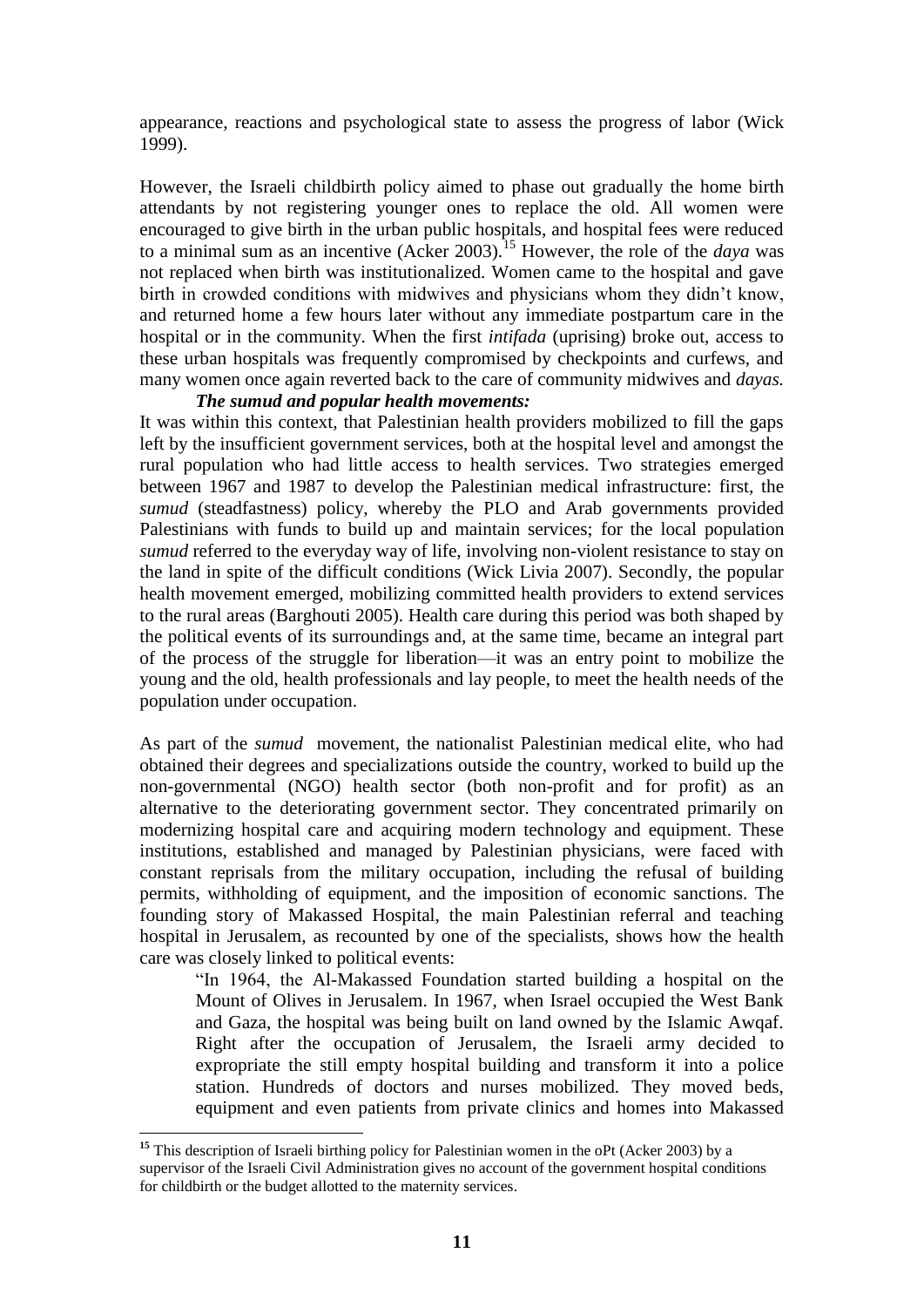premises and stayed in the hospital. The Israeli authorities gave up control of the building." (Wick Livia 2007, p. 12)

This hospital, with the most expert specialists in the country, assumed the role of training Palestinian physicians, midwives and nurses, and under very difficult conditions treated the most serious referral cases from the West Bank and Gaza, until 2002, when the Israeli closure policy strictly limited access to Jerusalem.

While the *sumud* movement attempted to develop health services and resist occupation within its legal confines, the popular health movement, which emerged in 1978 and was very active throughout the pre-Oslo period (including the first *intifada*), adopted different strategies and focused primarily on providing services to the poor in the rural areas rather than building medical infrastructure (Barghouti and Giacaman 1990). It was initially created by a group of physicians, both women and men, mostly returning from the ex-Soviet Union, where they had received a free medical education and were exposed to the concept of the right to "health for all" of the Alma Ata Declaration of 1978. These health providers based their actions on a different approach to health care than that which was expressed by the specialists engaged in upgrading the hospitals and technology; in their discourse they expressed a holistic approach to health and health care, socio-economic and environmental explanations for poor health status, the notion of equity, and the right to health care as an entry point for mobilizing the population. Grassroots women"s committees active in many areas had already paved the way for the health organizations and provided local contacts and cooperation in political and community-based activities (Wick Livia 2006). Concretely, the popular health committees organized mobile clinics to provide free services to the underserved areas, campaigns to raise awareness about health promotion and neighborhood committees to develop community health (Giacaman 1988). The Union of Palestinian Medical Relief Committees (UPMRC) was the first to be established in 1979 and later followed by other organizations, such as the Union of Health Work Committees in 1985. Like the women"s committees, each health committee had affiliations with one of the political factions. The users of the services, on the other hand, came from all walks of life and all ideological tendencies. These committees had similar activities, establishing networks of primary health care clinics in underserved areas of the West Bank and Gaza, where physicians would come on a regular basis to provide services. To increase access and community-based care, community health workers were trained to run the clinics and make home visits. The UPMRC established a school for community health workers which continues to function to this day, where young women from villages and camps are trained in primary health care and then return to work in their community. From the end of the 1980s onward, Islamic non-governmental organizations followed a similar model of health service provision through voluntary participation. In addition, *zakat,* the Islamic institution of social welfare, also has committees active at the grassroots level to provide health care and relieve poverty (Challand 2008).

It was within the grassroots health committees that the concept of women"s health first came to light in Palestine. A sensitivity to gender questions within the popular movement as well as the influence of the international women"s movement calling for consciousness-raising, self-reliance and health awareness as a means of empowerment introduced a new concept of women"s health services in Palestine, going beyond the boundaries of the usual antenatal and childbirth care. In addition to pregnancy and postpartum care, female physicians integrated the provision of family planning services, breast examination and Pap smears for the early detection of breast and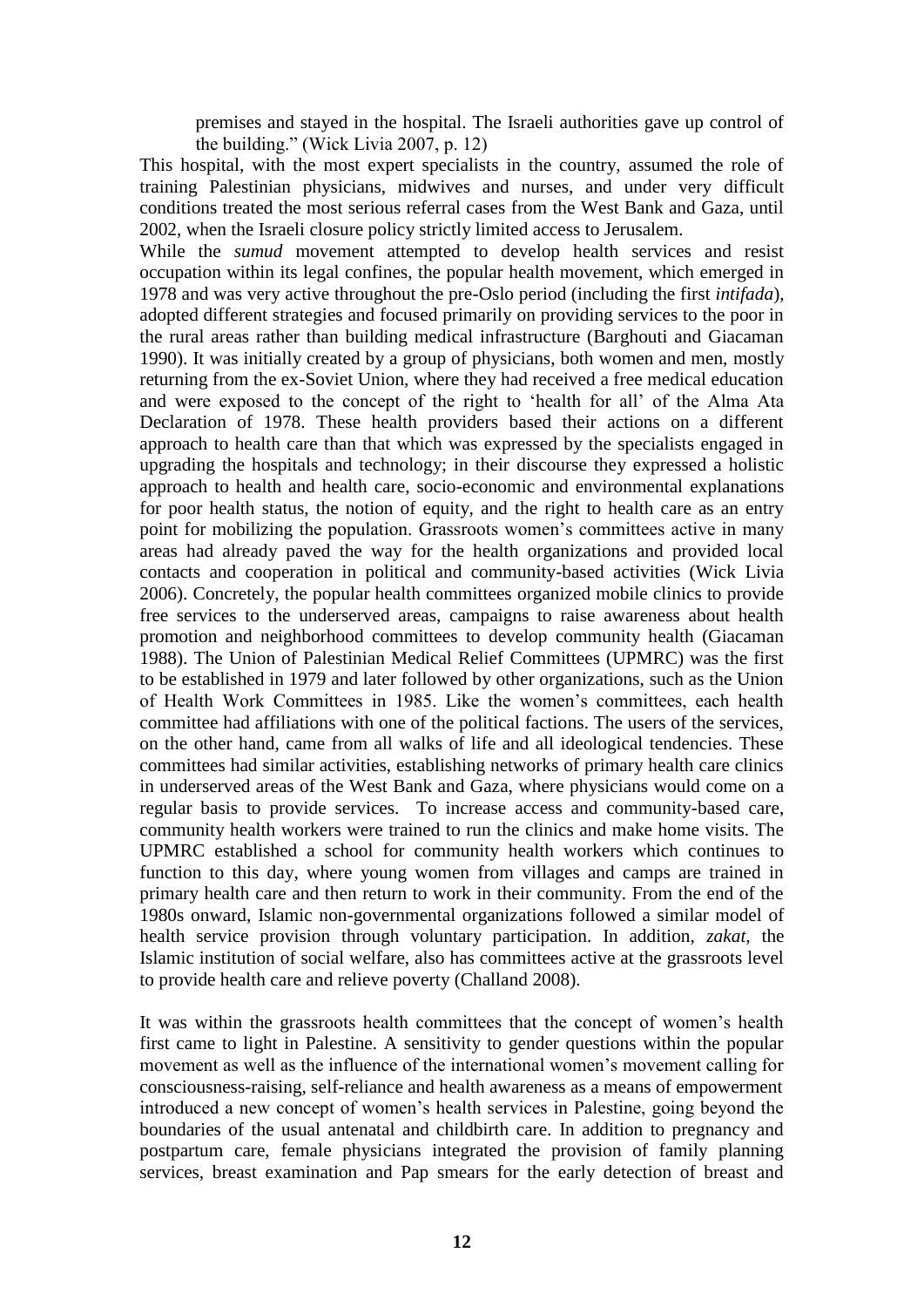cervical cancers, and treatment for reproductive tract infections. While these clinics served only a small portion of the female population, they nevertheless created a model for integrated and woman-centered reproductive health services and raised awareness of the limitations of other services. While the patient-provider contact time in some other clinics was limited to approximately four minutes (Barghouti and Daibes 1993), these clinics aimed to provide time, space and a gender-sensitive environment for listening and counseling. Physicians were confronted not only with women"s physical problems, but also the psycho-social distress emanating from the on-going stress and violence of every day life, which was frequently manifested through physical illness. In a country with few mental health specialists, the physician was also faced with playing the role of the therapist.

The health committees had years of experience in decentralized primary health care, emergency aid, and mobilization when the first *intifada* broke out in December 1987, much to the surprise of all observers, including the leadership of the Palestine Liberation Organization. The popular committees all over the West Bank and Gaza organized communities for self-reliance in health, education, and food provision in face of the repressive measures taken by the Israeli military to quell the massive uprising. Women as well as men took part in providing first aid training, organizing blood donations for the wounded, animating home schooling sessions when the schools were closed down by the Israeli army (including kindergartens), or carrying food at night into refugee camps under curfew. Although the popular committees were declared illegal in 1988 and many active members were arrested, women from all backgrounds and political views were occupying public spaces and were playing a major role in civic involvement.

This grassroots period in the development of Palestinian primary health care increased access to health services by reaching out to the rural and underserved areas; it expanded the range of services for women"s health care and promoted community participation in health planning and promotion; it mobilized the population for selfreliance to meet their basic needs in times of curfew, siege and conflict. It was also innovative in soliciting international solidarity<sup>16</sup>, a crucial lifeline for the recognition of the right to self-determination and for putting the Palestinian struggle for health on the international agenda. It established a de-centralized mode of functioning, which enabled it to provide services even when mobility and communication were constrained by the political situation on the ground, unlike the hierarchical government sector which became dysfunctional when the chains of command were disturbed.

However, in spite of its dynamism and innovation, the grassroots committees could not be a substitute for the building of a health system. Services remained fragmented, and meeting basic needs and emergencies under conditions of total disruption of normal life was a formidable challenge. Health providers and citizens risked their lives to provide care. International and humanitarian organizations were not visible, as they were frequently not permitted to enter conflict areas, and it was the local population that organized to provide relief. Health providers treated injuries in their homes, as wounded patients were frequently afraid to go to the emergency rooms of

 **<sup>16</sup>** One example was a conference organized by the UPMRC, "The Concept of Health under National Democratic Struggle'. It promoted south-south exchange and cooperation by inviting Dona Maria, the Sandinista Minister of Health, and others who shared experiences from South Africa and Mexico.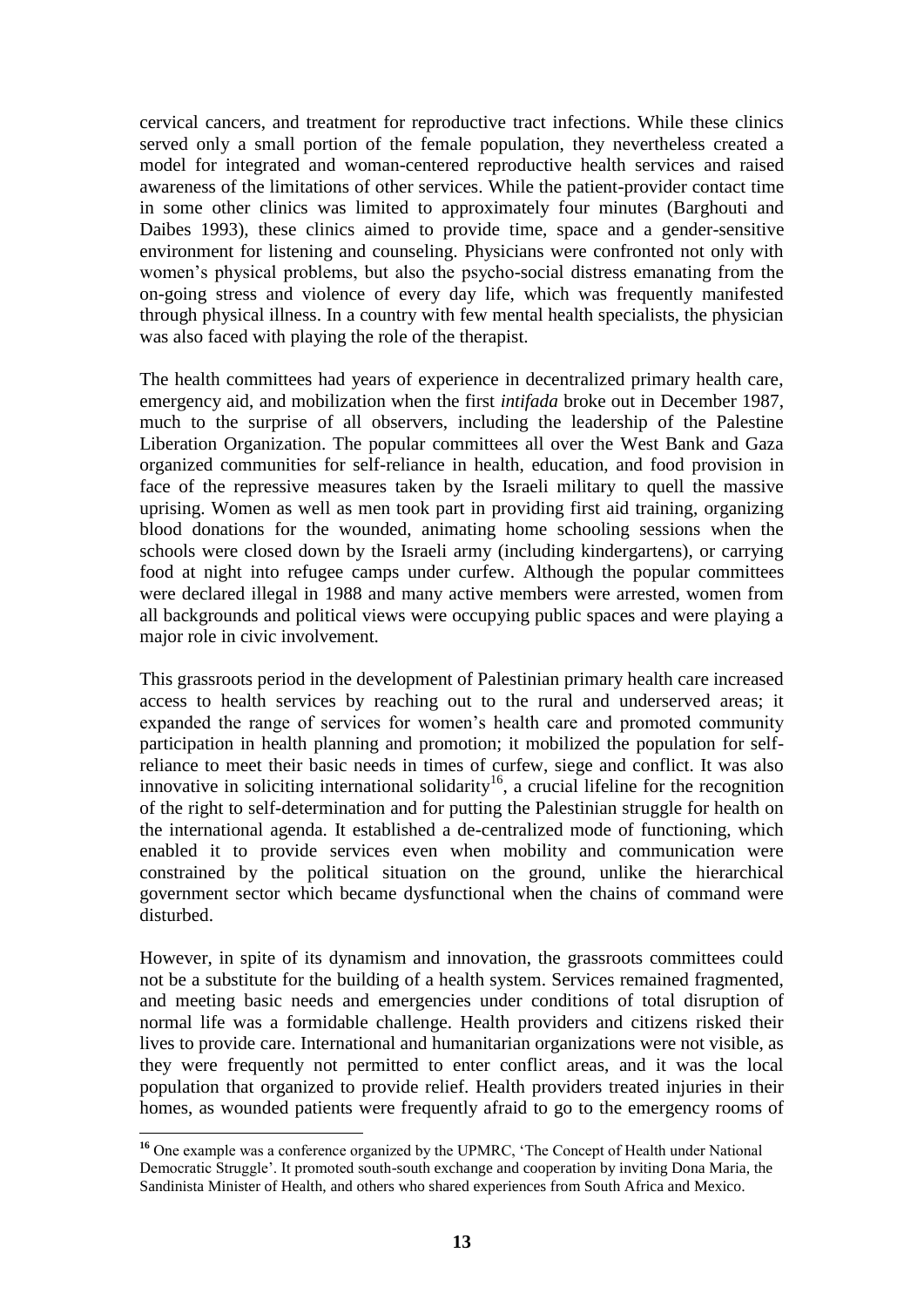the government hospitals for fear of being arrested by Israeli soldiers, who freely entered these hospitals looking for political activists. All types of health providers played their part in the resistance to occupation and community solidarity—from the doctors, nurses and ambulance drivers who broke the curfews to treat emergency cases, to the specialists who daily stood at checkpoints to reach the hospital to provide care, to the *dayas* and midwives who assisted home births, to the traditional bonesetters who repaired broken bones of youth who had been beaten. Even older women, who were less likely to be arrested than men or young people, had their role to play they were frequently in the streets during demonstrations arguing with the soldiers and trying to prevent the arrest of the young demonstrators or going to the prisons in hopes of visiting their loved ones. This situation of daily resistance and unpredictable conflict lasted until the Oslo Accords of 1994.

## **Palestinian women's health care: 1994 to the present**

When the Oslo Accords were signed in 1994, the large majority of the population supported what was then called 'the peace process' and hoped for a normal life. However, the limitations of the accords and the continuation of the repressive measures of the occupation impinged on any efforts of state building or economic growth. Health services, suffering from years of neglect, were turned over to the newly established Palestinian Ministry of Health (MOH), but it had no authority over other essential aspects of public health, such as control over the borders, basic resources such as water and electricity, freedom of movement, and free passage of goods (Sayigh 2007). Attempts to create an effective and equitable health system have failed, due to the legacy of poor quality health services passed on from the Israeli military government, the inherent characteristics of the Palestinian Authority which has been plagued by inefficiency, cronyism and excessive centralization (Mataria et al 2009), and the continuation of Israeli oppressive measures destroying lives, grabbing land, restricting access to services and damaging the infrastructure financed by international donors. Severe restrictions on mobility accentuated the problems of an inflexible and hierarchical system of health provision, which unlike the grassroots organizations, were not able to function in a decentralized manner (ICPH 2006).

International donor assistance was directed largely to the newly established Authority. Between 1994 and 2000, donors committed \$353 million to the health sector and disbursed about half of that in actual assistance (Mataria et al 2009). Since its establishment the MOH has opened about 170 new primary health care facilities, while those of non-governmental organizations have decreased considerably due to lack of donor funding which was directed toward the government sector; however, the non-governmental sector continues to play an active role in primary health care, including community-based rehabilitation, mental health, health education, and care for chronic diseases, and it remains an important platform for debate and discussions of health policy and planning.

In 2000, following the outbreak of the second *intifada,* health care in the government sector became free of charge for victims of Israeli violence as well as for pregnancy and delivery services and care of infants and children. With the deterioration of economic conditions, utilization of government services increased considerably, particularly for childbirth care, and many of the non-governmental and private hospitals which had expanded during the immediate post-Oslo period were under-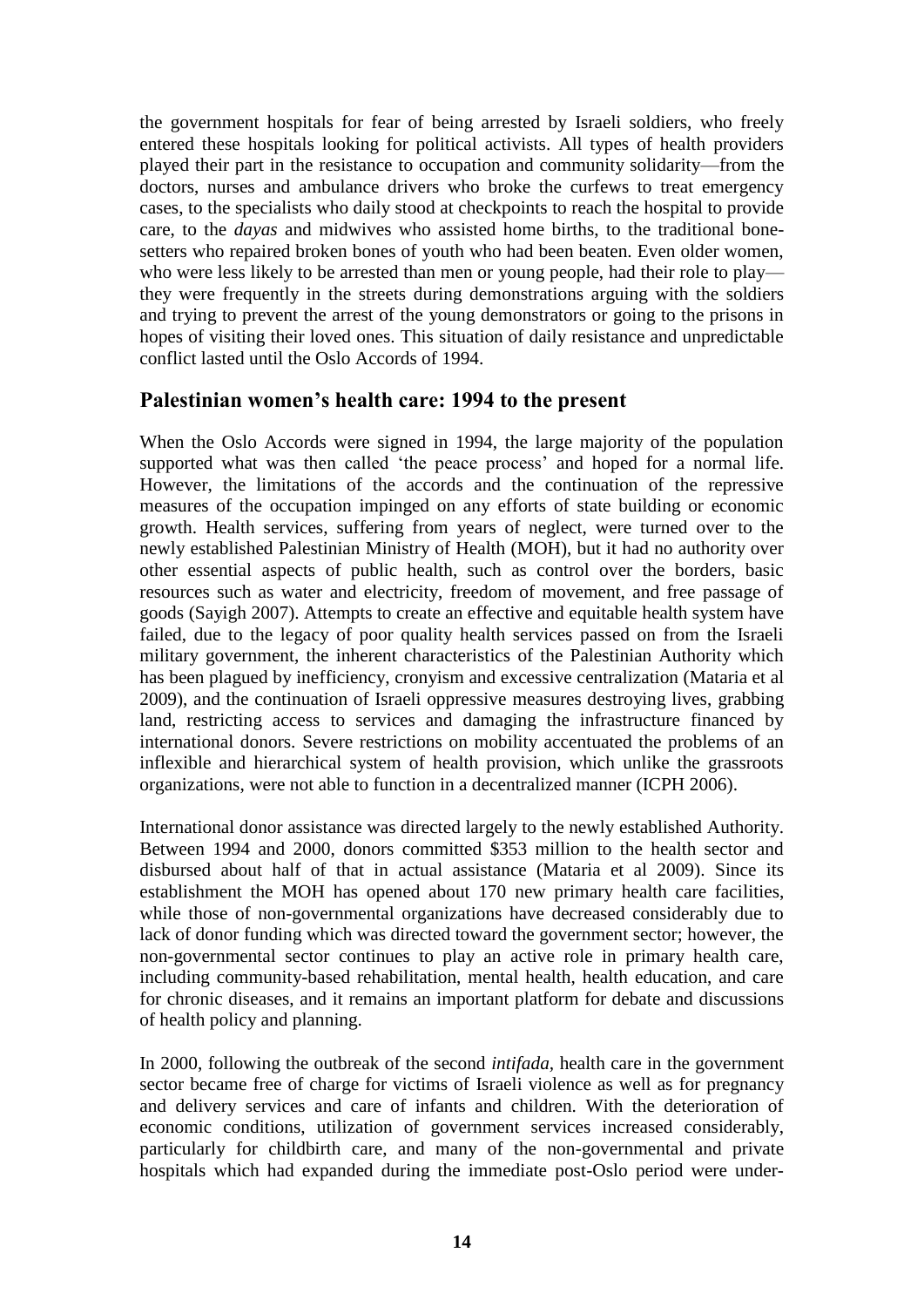utilized, due to both financial inaccessibility and checkpoints limiting internal movement within the oPt. However, the greater burden of service delivery in the government sector was not accompanied by an increase in staffing or infrastructure, thus accentuating the existing problem of poor quality of care and patient safety (Abdul-Rahim et al 2009).

Within this general structure of fragmented and inefficient health services under the Palestinian National Authority (Mataria et al 2009), an attempt was made to expand women"s health services. Women"s health was formally institutionalized when it was allotted its own directorate within the Ministry, the Women"s Health and Development Directorate (WHDD) funded primarily by the United Nations Population Fund (UNFPA) and reporting directly to the Minister. However, rather than becoming a genuine priority of the policy-makers, its importance was largely defined by donors. It was responsible for drawing the strategy for women"s health in the National Health Plan. It coordinated the development of national protocols for women's health with the participation of the three health sectors (government, nongovernmental and UNRWA) and gradually expanded the range of reproductive health services offered at government primary health clinics to include family planning services and counseling, and in some clinics the management of sexually transmitted infections and preventive screening services for breast and cervical cancers. However, with weak infrastructure, substandard quality and unpredictable access, effectiveness was compromised.

In spite of the considerable investment in the health sector  $17$ , the women's health services remain sub-standard, both at the primary health care level (ICPH 2006) and at the hospital level (Hassan-Bitar and Wick 2007), and the population is dissatisfied with the services (World Bank and Bisan 2006). At the political level, the insidious nature of the occupation hinders the building of a functioning health system, which is a pre-requisite for certain essential services requiring a complex service delivery, such as emergency obstetric care, clinical care of sick children and postnatal care (Countdown Coverage Writing Group 2008). The restrictions on mobility, the obstacles to supervision and monitoring in the field, the eruption of violence which destroyed infrastructure and focused providers and donors on emergency care all contributed to perpetuating an already weak organization of services and lack of accountability.

In general, commitment to women"s health has lagged behind commitment to other components of health care for a variety of reasons, both at the global level, where poor women"s lack of voice in the political process has been identified as one contributing element (Shiffman and Smith 2007) and at the local level, where government maternity facilities, for example, are much less developed (Hassan-Bitar and Wick 2007) than other departments like cardiac care in the same hospital. The organizational culture of the Ministry is unable to decentralize services. Health planners and decision-makers in the MOH are almost exclusively men and primarily physicians, with little representation of allied health professionals or of women"s

**<sup>17</sup>** In 2002, total health expenditure was 8.6% of gross domestic product (GDP) and in 2005 per person expenditure was \$135 (Mataria et al 2009). The Ministry of Health budget accounts for about 10% of the overall budget of the Palestinian National Authority (Hamdan et al 2003), while 34% of the Palestinian budget is spent on security (while remaining under occupation), 0.7% on agriculture, and

<sup>0.1%</sup> on culture (Presentation by Dr. Mustafa Barghouti 2009).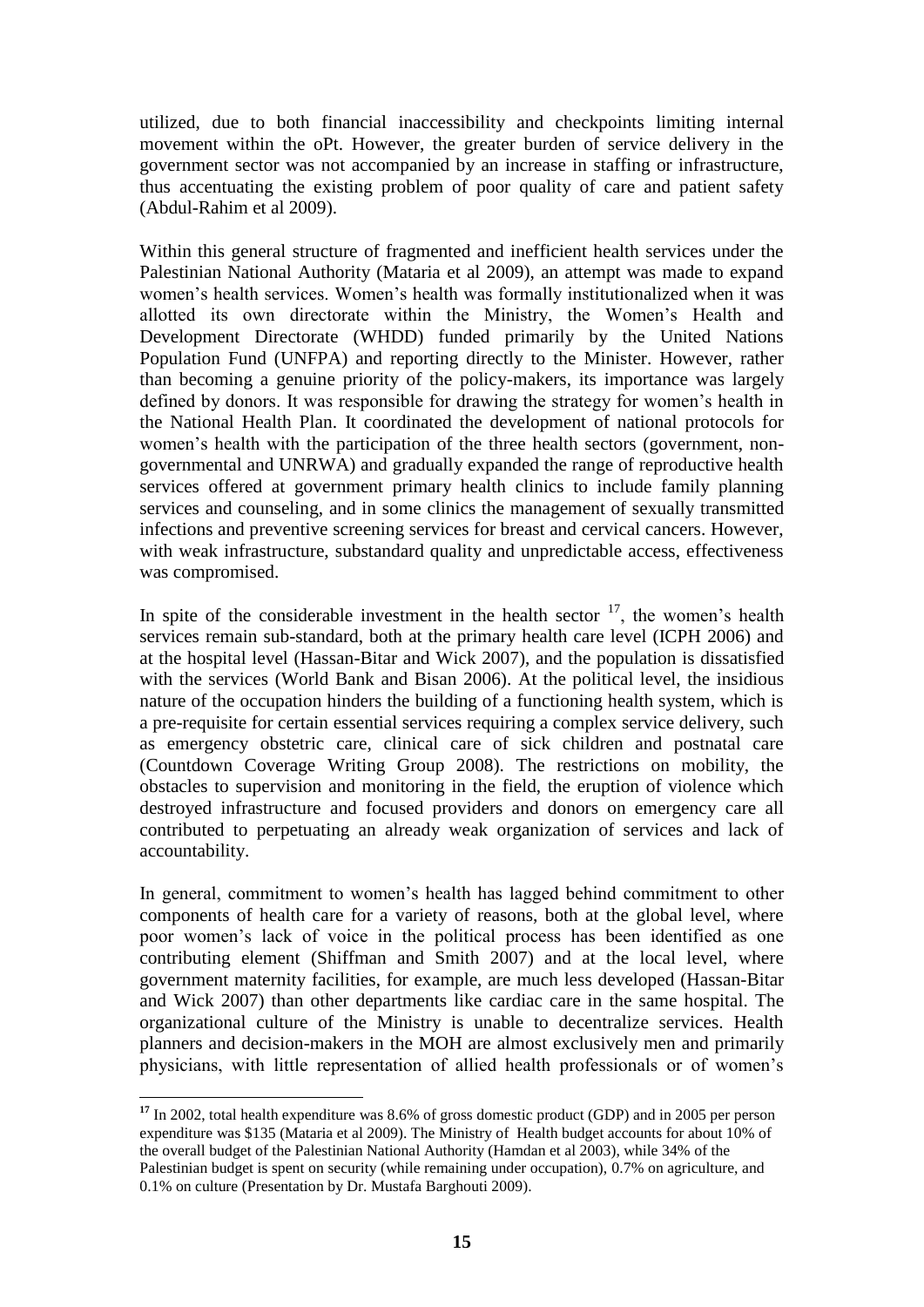groups. Donor funding for health care training or conferences is usually shared among the same small group of decision-makers, with few opportunities to build the capacity of providers working in the field.

Donors, as in other countries, have played a major role in Palestinian politics, making and breaking institutions, defining issues, creating identities (Ali 2005), and filling the vacuum of a weak Ministry, which has lacked clear vision for developing health care, for stewardship capacity to guide and regulate services, and for a participatory approach involving stakeholders in planning and decision-making (Mataria et al  $2009$ ).<sup>18</sup> Financial aid per capita in the oPt is the highest in the world (Barghouti 2009) with ever-increasing dependency on assistance and subsequent reduction of productivity in the oPt, highlighting the crucial issue of self-sustainability for any just solution to ending the occupation and state-building. To give an idea of the extent of donor dependence in the oPt, by 2005, \$10 billion had been contributed by over forty donors to the Palestinian Authority (Mataria et al 2009). Although different types of donors had diverse agendas and ways of functioning, many wanted to convey political priorities of promoting Western democracy and civil society (Challand 2008) rather than self-sufficiency and basic health care of the population. Some of the large NGOs became professionalized and dependent on extensive donor funding, while other small charitable organizations and *zakat* committees were locally funded and maintained close ties to the community, promoting community self-help through educational activities, health services, and distribution of assistance to the needy (Challand 2008). Donors' preference for funding infrastructure and equipment rather than human resources, their concern for immediate visibility and their inflexible timeframes has impeded the implementation of projects. Short-term vertical donor projects lured qualified health professionals away from their clinical practice in the government services to administering projects with endless bureaucratic paperwork and poor coordination. These disruptions weakened the long-term and complex process of improving the quality of care in the government sector. Many donors have utilized a carrot and stick policy to impose political pressure<sup>19</sup>, leading, for example, to the Israeli and international boycott of the Hamas government since its election in Gaza in 2006, with severe health implications for the population and growing inequalities.<sup>20</sup>

# *IV. Women's health services: distribution, access, and quality*

Achievements in maternal and infant health services over the years, among other factors, have contributed to a relatively low infant mortality rate (27.6 deaths per 1,000 live births) [PCBS 2006], which is lower than some more stable countries in the region like Morocco and Egypt. This decline was undoubtedly due partially to the network of health services, which were relatively cheap and accessible. UNRWA has continually provided readily available services in the refugee camps, anticipating both

<sup>&</sup>lt;sup>18</sup> Mataria et al explains that since the establishment of the Ministry, non-Ministry stakeholders have not been involved in the planning process, thus precluding any overall development policy which would engage different types of providers, sectors and groups (Mataria et al 2009, p.6).

<sup>&</sup>lt;sup>19</sup> For example, USAID required non-governmental organizations to sign a paper disclaiming any involvement with "terrorist organizations" before agreeing to fund any project.

<sup>&</sup>lt;sup>20</sup> The growing disparities between the West Bank and Gaza Strip are evident in the rate of unemployment, the poverty rate (PCBS 2007), infant survival, the percentage of food insecurity and the rate of stunting in children (Abdul-Rahim et al 2009). The enormous disparity between Israel and the oPt is illustrated by the GDP per capita which is 26 times higher in Israel (Bargouthi presentation, 2009).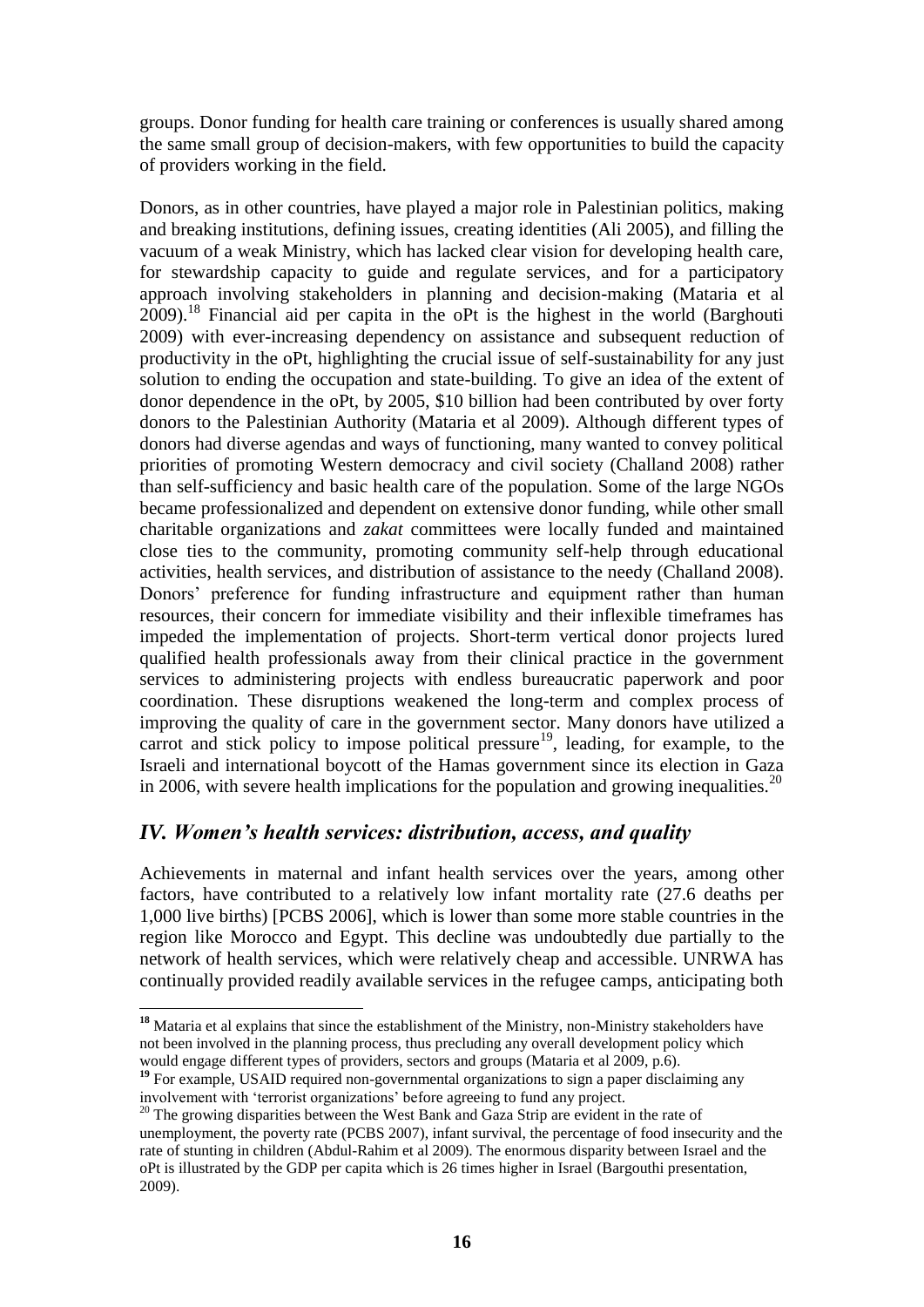emergency services to treat injured in case of conflict, as well as routine maternal child health services. The non-governmental and public services have also ensured care throughout the years and since 2000 the free government services have perhaps prevented serious deterioration of health indicators such as infant mortality, $2^{\gamma}$  which, however, has stalled, indicating the worsening of conditions (Giacaman et al 2009).

While the coverage indicators for maternal and infant health care are relatively high compared to other countries in the region, they do not begin to tell the story of women's access to quality health services or their experience of care. Ninety percent of women have four or more antenatal visits, 99% of live births are attended by skilled personnel, and only 3% of births take place at home or on the way to the hospital (PCBS 2007). Nine-nine percent of infants receive immunizations. Yet postnatal coverage is only 30%, in spite of the evidence that most neonatal deaths take place in the first few days following delivery, which is a critical time for prevention and care. High coverage without good quality of care does not necessarily improve outcomes (Countdown on Health Policies and Health Systems 2008), as has been shown in other countries (Miller et al 2003). It would appear from experience in the field, that those interventions that are relatively simple to administer and can be planned in advance, for example, to vaccinate an infant or to have a woman visit an antenatal clinic sometime during her pregnancy, are possible to realize in most situations no matter what the context. However, other interventions which are unpredictable, like childbirth care, require timely and skilled treatment to save lives (Lawn et al 2005). Based on the maternal and child health framework of "continuum of care", care needs to be provided to all women and children throughout the life cycle from pregnancy to childhood in an integrated manner and with good quality services (Kerber et al 2007). The weak and fragmented Palestinian health system is filled with gaps, both in the continuity across the different perinatal time periods and across the linkages of the different levels of health care from the family, community, outpatient clinics and hospital.

Effective provision of services has been hindered by both external factors related to the occupation and internal factors related to the performance of the Palestinian health care system. Limited and unpredictable access to health services due to checkpoints effecting both users and providers is compounded by poor organization, understaffing, outdated practices, and lack of commitment to women"s health at the policy level. Health planning post-Oslo neglected to take into consideration the possibility of lack of access to maternity hospitals for childbirth. The gaps in adequate maternal or neonatal morbidity data make it difficult to measure the extent of the consequences of these conditions. But sporadic reports give us the picture of what is most likely only the tip of the iceberg.

A network of primary health care (PHC) clinics is where most women first seek care. The oPt has 659 primary health care clinics, 529 in the West Bank and 130 in the Gaza Strip (PMOH 2009), with about two-thirds belonging to the government sector and one-third to the non-governmental sector and UNRWA (whose 53 PHC facilities are primarily in the refugee camps, serving the 1.8 million Palestinian refugees living in the oPt). Some of these clinics have offered a comprehensive package of reproductive health services, while others have limited provision to antenatal care and

 <sup>21</sup> In this respect the PNA reference in their recent plan to 'the abuse of free health insurance' is questionable, given that 57% of Palestinian households live under the poverty line (PCBS 2007).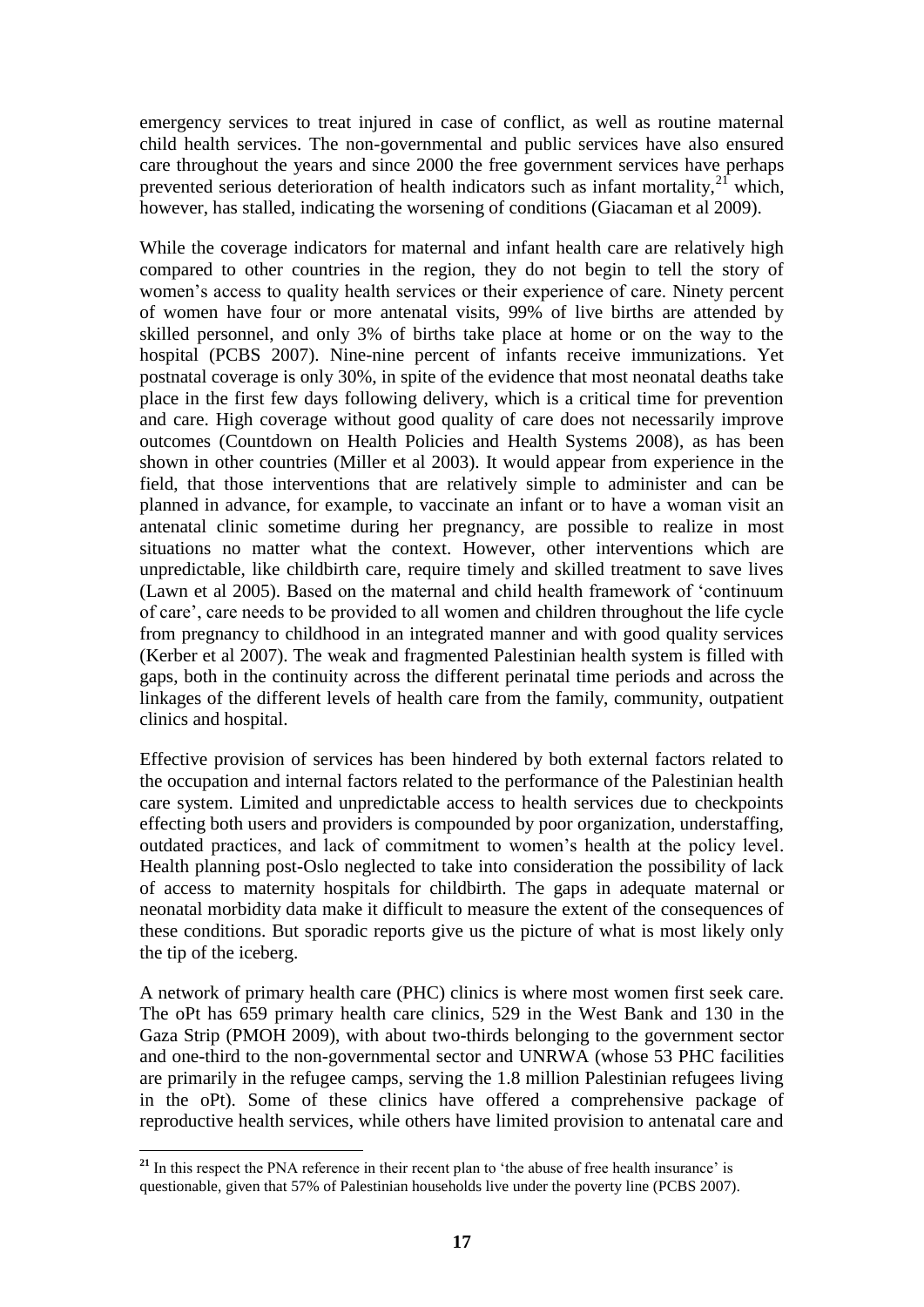family planning. While these clinics are widely distributed geographically, they do not provide 24 hour access to services, as physicians, the key providers, do not live in the community but come from the city, and are available only during certain hours or days. Nurses, midwives or community health workers staffing the clinics usually live in the community, but their roles in providing services have been limited by the MOH to assisting the physician (ICPH 2006). UNRWA PHC clinics have been providing family planning services since 1993, in addition to antenatal and postpartum care. Approximately 56 hospitals provide maternity services in the West Bank and Gaza, with the private sector having the most hospital beds, even though over half of the annual number of births take place in the government hospitals. Many private maternity facilities opened after the Oslo Accords, anticipating a growth in private health services, but remained underutilized and had to lower their fees as people"s capacity for out-of-pocket payments decreased. Government maternity facilities are located in urban areas and tend to have high caseloads (for example, Shifa Hospital in Gaza with 14,000 births per year) and to be overcrowded.

#### *Antenatal care:*

Most pregnant women (99%) (PCBS 2007) receive some antenatal care. While 14% of women received less than the WHO-recommended number of four visits, about one-fifth reported 10 or more visits during the last pregnancy (PCBS 2005). Evaluations of quality of antenatal care have indicated deficiencies in its effectiveness. While targeted consultations providing counseling and detection and treatment of complications is recommended, assessments showed gaps in evidencebased practices, over-use of some unnecessary practices, insufficient provider-patient contact time (6-9 minutes) for adequate diagnosis and counseling, and gaps in effective and timely referral (ICPH 2006)**.** Most women receive no preconception care; thus the prevention of neural tube defects with preconception supplements of folic acid is not utilized, in spite of the high rate of congenital abnormalities and the evidence of its effectiveness and low cost. The incidence of smoking among pregnant women is low, 1.8% (PCBS 2006), but passive smoking may be high given the crowded conditions of many households. Environmental factors have certainly had a deleterious effect on perinatal health, although it is difficult to quantify. UNFPA, after the Israeli bombardment of the Gaza Strip in December 2008-January 2009, reported a high number of miscarriages and premature deliveries during that period.

Ninety percent of women had a least one ultrasound during pregnancy for medical indications and sex determination, and physicians tend to do an ultrasound exam at every consultation (PCBS 2006). This overuse of technology is wasteful, and a burden on families' out-of-pocket expenditures.<sup>22</sup> Given the preference for having sons, prenatal knowledge of the sex of the fetus might have a negative effect on fetal development (Al-Qutob 2004).  $^{23}$  In a country where ultrasound technology is wide

**<sup>22</sup>** In a recent survey households reported spending an average of 40% of their own out-of-pocket resources on health , which has been shown to be the most inequitable way of financing health care (Matariaet al 2009).

<sup>&</sup>lt;sup>23</sup> In the DHS 2000 and 2004, the birth weights of boys is higher than that of girls, and low birth weight is more prevalent in girls than in boys (PCBS 2001, 2006), raising the question of whether knowledge of the sex of the fetus from ultrasound examinations early in pregnancy influences women"s diet and well-being during pregnancy, and indirectly the birth weight of the baby (Hleileh et al 2008).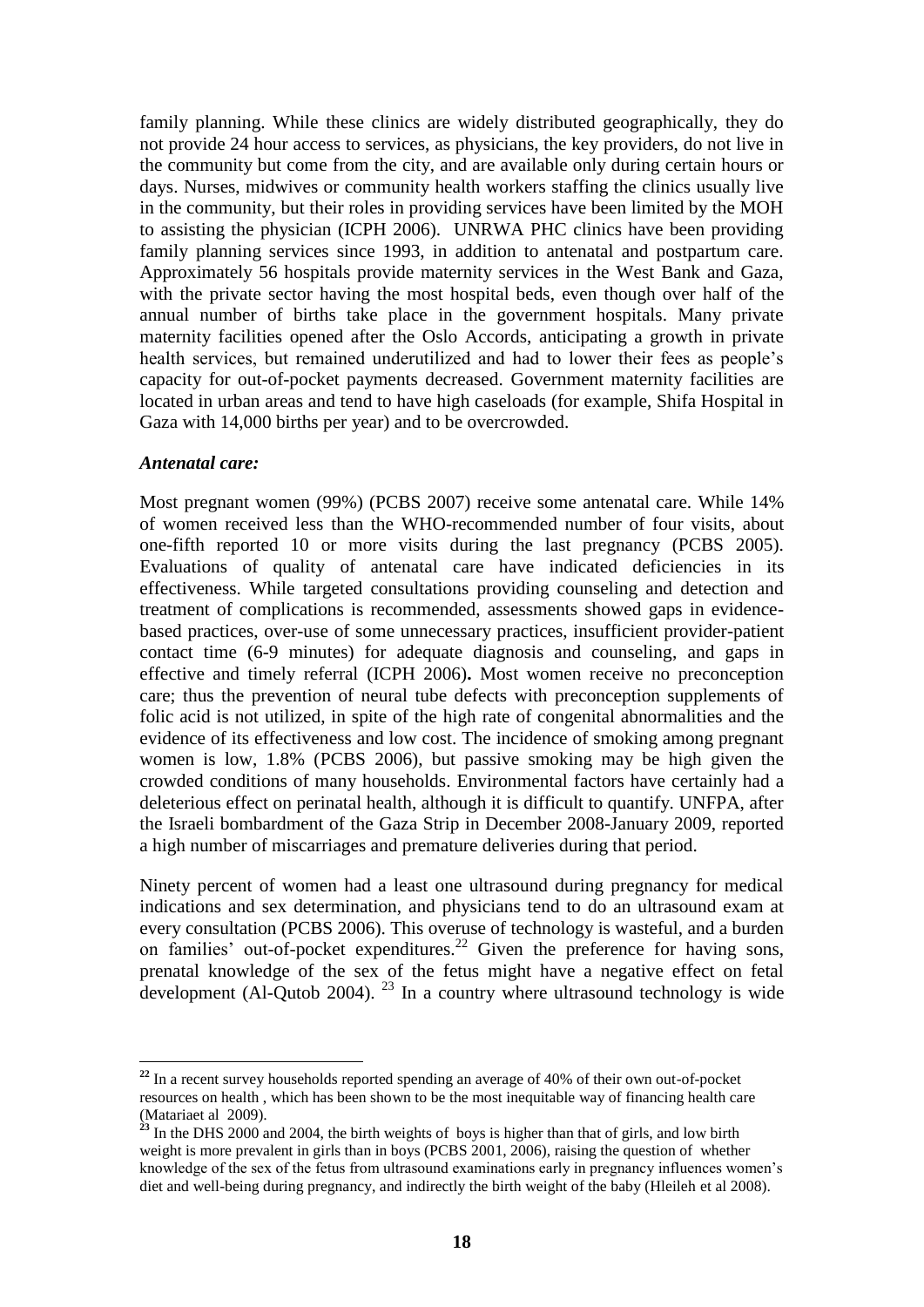spread and poorly regulated, $24$  incorrect information on sex determination from ultrasound scans might lead to psychological stress and marital conflicts (Dobson 2007). Furthermore, frequent inaccurate ultrasound examinations have been associated in other contexts with an increase in the rate of low birth weight babies, apparently from elective cesarean operations conducted before the full term of the pregnancy (Villar et al 2006).

### *Childbirth care:*

The place of birth shifted rapidly to the hospitals, and in the 1990s male physicians replaced midwives in the largest hospital in Gaza to do deliveries, despite women"s preference for female birth attendants. Women had reported preferring the hospital for giving birth (Giacaman et al 2008), and they perceived private hospitals as providing better services (World Bank and Bisan 2007). However, since 2000 most women use the free government services. Emergency cases have also increased in this sector due to the closure of Jerusalem with its referral and tertiary hospital, Makassed Hospital**.**

All pregnant women have experienced intense anxiety about reaching a place of birth and getting safely back home to their family, the effects of which cannot be quantified. Those women who gave birth under the bombing and shelling of Gaza in December 2008-January 2009 had even more acute traumatic experiences, risking their lives getting to the hospital. Midwives attending home births recounted that they were totally unprepared both materially (without minimal supplies) and psychologically for the emergencies. (Hassan-Bitar and Wick 2009).

The insufficient number of health providers also contributed to the suboptimal quality of maternity care in the public sector, raising the issue of the safety of childbirth. Midwives in the West Bank attend all normal births and assist high-risk cases, while physicians assume this role in Gaza hospitals. However, the staffing and infrastructural capacity of the government hospitals has not been increased or upgraded to meet the needs of the heavy caseloads and more severe referral cases. Midwives reported lack of time for even the most basic childbirth care.<sup>25</sup> Obstetricians reported being ill-equipped and trained for the emergency cases they encountered. Women felt inhibited with male doctors (Hassan-Bitar and Wick  $2007$ )<sup>26</sup> Furthermore, poor working conditions, low salaries and lack of incentives in the public sector lead most physicians to engage simultaneously in a private practice (Hamdan et al 2003), hindering any impetus for improvement in the government facilities. With such resource-poor conditions for childbirth, utilizing evidence-based practices and avoiding unnecessary routine interventions, which may cause iatrogenic complications, is all the more important than in richer countries where well-

<sup>&</sup>lt;sup>24</sup> There is no regulation throughout the government and NGO sector of the acquisition and distribution of equipment based on need, the training and credentials for those who use the technology, or the indications and frequency of its use.

<sup>&</sup>lt;sup>25</sup> For sustainability of maternal and infant health services, the shortage and poor utilization of midwives needs to be addressed. The MOH reports a total of 679 midwives in the oPt and a ratio of .12 per 1000 persons (compared to .63 in the UK) [MOH National Strategic Health Plan 2008]. While graduating midwives from the MOH college had an obligation to work in the public sector after their free education, they were not employed by the government hospital, in spite of the need.

<sup>&</sup>lt;sup>26</sup> Only 16% of obstetricians registered in the West Bank Medical Association are females, very few of whom actually practice in maternity hospitals (Wick and Mikki 2004). Information from Gaza was not available.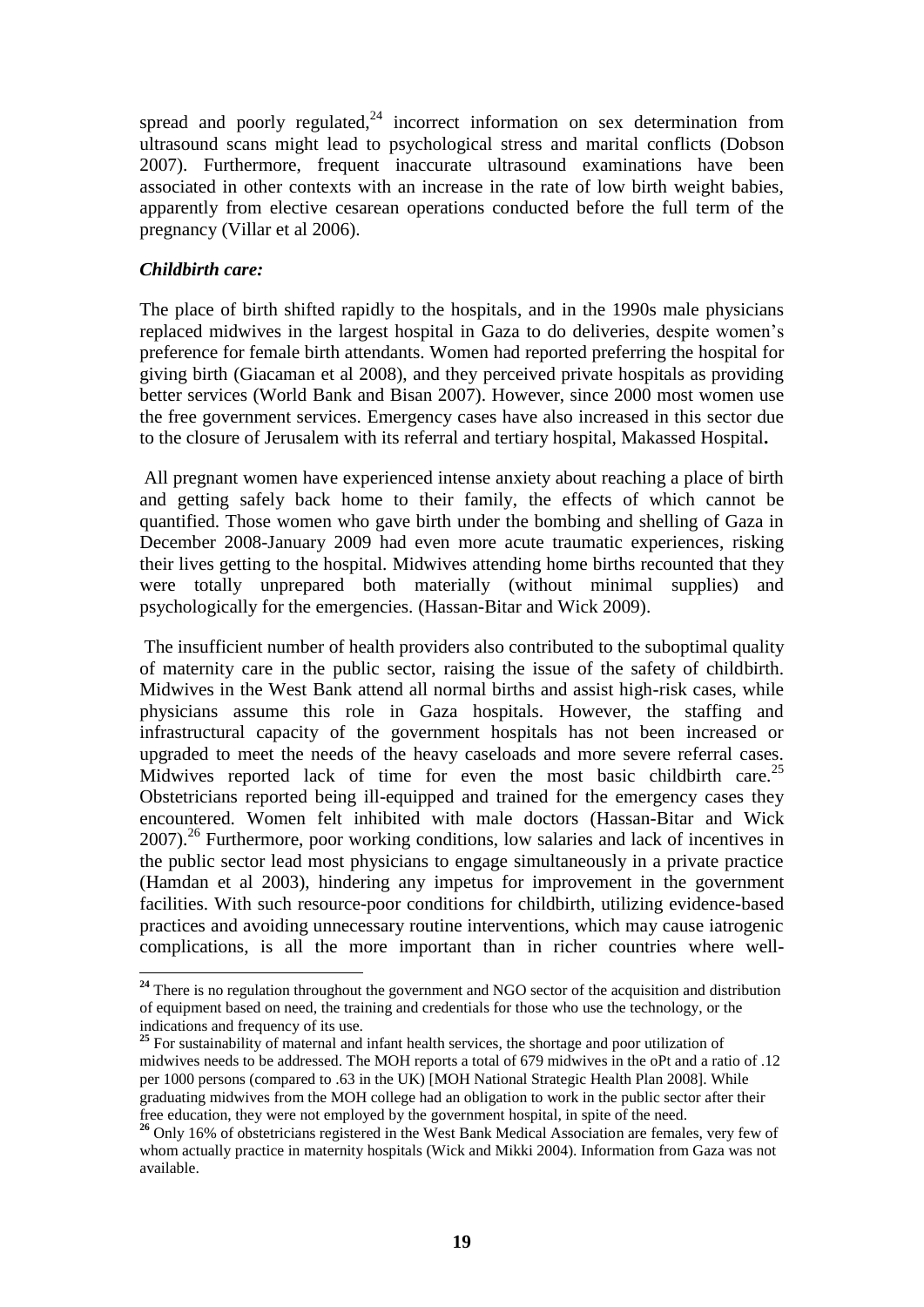functioning emergency obstetric care facilities can rapidly treat maternal and neonatal complications effectively. Assessments of services have identified the frequent use of practices that are inconsistent with the latest scientific evidence (Kalter et al 2008, Wick et al 2005, ICPH 2006). The routine delivery practices adopted by obstetricians who have acquired their specialization in the West are frequently not adapted to the understaffed and inefficient context in which they are applied. Inappropriate intrapartum care included denying a companion during labor with insufficient support and monitoring from the caregiver, frequent use of oxytocin to augment labor without adequate monitoring and regulation of the dose, inaccurate record-keeping and absence of a partogram, insufficient monitoring of the mother and newborn in the immediate post-partum, and little counseling or advice to the new mother before early discharge. An example of gaps in evidence-based high risk care was the infrequent use of magnesium sulfate as the treatment of choice for pre-eclampsia, inspite of its availability and low cost (Hassan-Bitar and Wick 2007).

While the national cesarean delivery rate of 15% does not appear to be high compared to some other developing countries, the fact that the prevalence has doubled in the past decade (PCBS 1996, 2006) in this context of high fertility, poor access, and substandard operative conditions raises concern for the long-term outcomes for women"s health. Three large government hospitals had cesarean delivery rates over 25% for 2008 (PMOH 2009), while staffing rates have not increased to assume adequate operative and post-operative delivery care. Recently the MOH started paying obstetricians in the government hospitals a supplement for each cesarean they performed, a financial incentive which does not appear to promote clinical decisionmaking based on evidence. While national data on indications for cesarean deliveries and outcomes is not available.<sup>27</sup> anecdotal evidence from physicians showed that cesarean operations were frequently performed due to mobility restrictions, when it appeared unsafe to send the woman home if she was not in active labor. The timing of deliveries, when the obstetrician works also in the private sector, has been shown elsewhere to be a reason for unnecessary interventions (Murray 2000). Cesarean deliveries in the oPt were associated with lower breastfeeding rates, which is not surprising given that most cesarean operations are performed with general anesthesia, which hinders early initiation of breastfeeding (Abdul-Rahim et al 2009). Given women"s preference for large families and the increased risk with cesarean section of post-operative complications and maternal death (Deneux-Tharaux et al 2006), of higher neonatal morbidity (Villar et al 2006), and of complications in subsequent pregnancies and in repeated cesarean deliveries, clinical decision-making on conducting cesarean operations needs to take into consideration Palestinian women"s long-term reproductive health and not just the immediate delivery.

**Post-partum care:** Post-partum care in the oPt has wide gaps in its utilization, acceptability, timeliness, content, and integration of maternal-infant services (PCBS 2007, Dhaher et al 2008, Hammoudeh et al 2009). In spite of early discharge from the hospitals due to overcrowding and women"s anxiety about being able to reach home safely, post-partum care has continued to have low coverage (currently at 30%) and usually takes place after the most critical period for the health of the mother and newborn in the first few days after birth. Furthermore it focuses primarily on the infant. In one assessment, only about one-half of women received a physical

 <sup>27</sup> For the analysis of the rates and indications of cesarean section in Makassed Hospital, the major Palestinian referral hospital in Jerusalem, see Mikki et al 2009.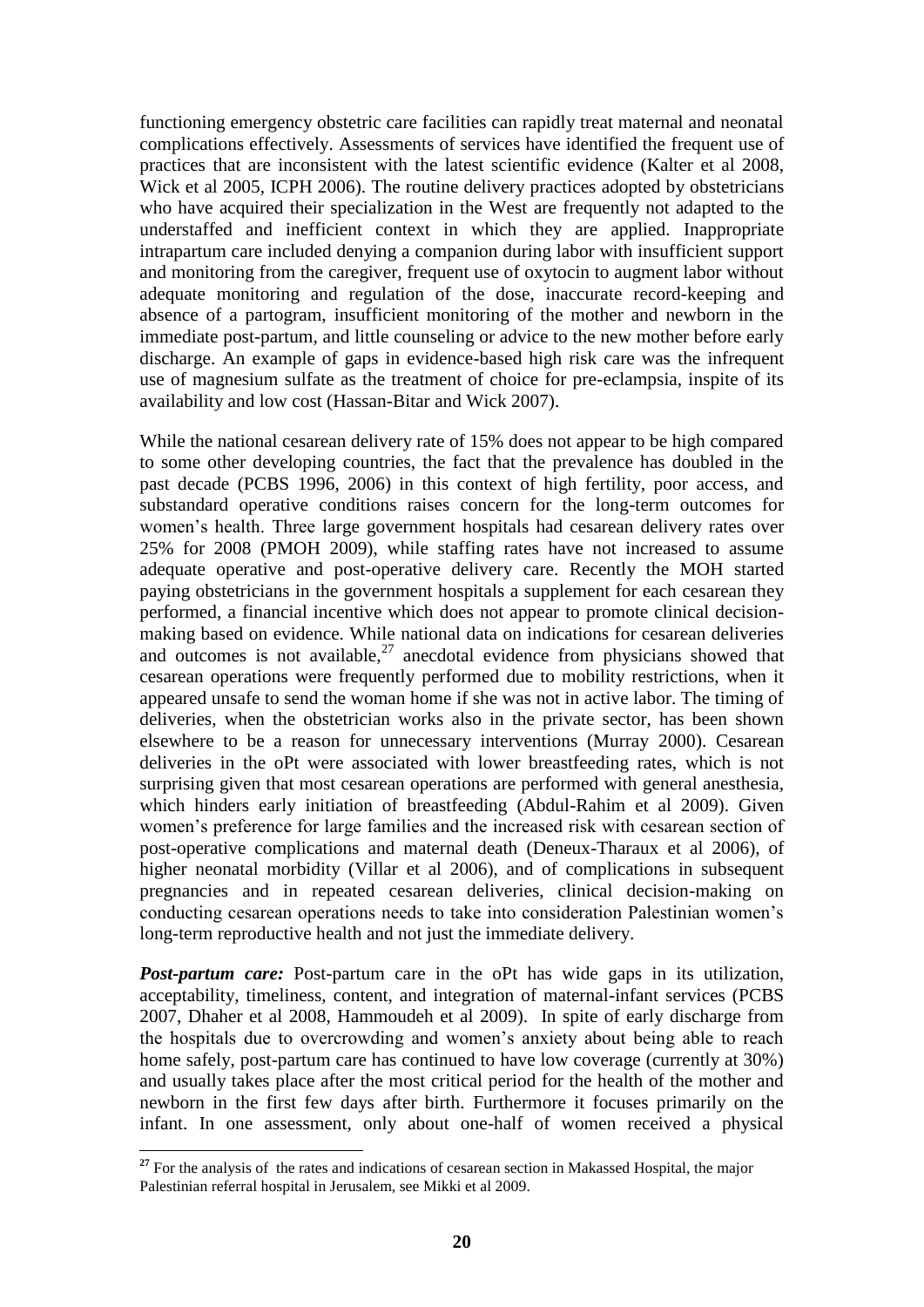examination or any family planning services (Sarriot et al 2004), inspite of the relatively high unmet need for contraception (28%) and short birth intervals (27%)**.** A recent quality of life study of Palestinian postpartum women showed that the unwantedness of pregnancy was linked to the perception of a lower quality-of-life score in the postpartum (Hammoudeh et al 2009). It also raised questions about the cultural context of postpartum care. Where female relatives have always passed on the knowledge and support to new mothers, currently couples having moved away from their families to find employment, experience isolation during this period when they are cut off by roadblocks from the traditional family support network. More than half the women reported that emotional support rather than medical care was what they needed most and they desired more involvement of their husbands (Hammoudeh et al 2009).

# *V. Conclusion*

Any hope of improving the safety and quality of women"s health care in the oPt is contingent upon transformations in the field of policy and the process of policymaking. This overview has highlighted the neglected areas of women"s health provision, identified underserved groups and emphasized the need for equity. It has shown the importance of promoting normal pregnancy and birth in a poorly resourced environment and utilizing evidence-based practices with appropriate distribution of tasks for different types of providers to ensure access and sustainability of care. Finally, it has illustrated the need to view and plan women"s health care through the lens of the lifespan, as the health of the next generation depends on that of today"s children.

Palestinian women"s health and health care has been shaped over the years by the interaction of multiple factors. Women"s daily lives and their health service provision have faced numerous challenges in a context of protracted warlike conditions. This investigation of the evolution of health care, under the dual external constraints of occupation and donor dependency and the internal dynamics of Palestinian society, has helped to unravel the requirements of improved women"s health in this complex labyrinth. Meanwhile, women continue to find ways of surviving and of nurturing their families. While international public opinion may be touched by the casualties and destruction caused by occupation, the response takes the form of humanitarian aid rather than political action, creating further dependency of the population rather than promoting sustainable development. The social and political determinants of health are well demarcated in global scientific research, but logical conclusions and resultant imperatives for taking on the root causes of women"s ill health are not being faced head on. The precondition for improvement is the breaking down of the checkpoints on the long road to women"s health; this presupposes a different perspective on women"s health based on the lifespan, and the adoption of effective interventions at critical periods during the life cycle where they can have the most impact. Likewise, the reinforcement of women"s social support networks and the framing of community strategies from within would assist women in building on the existing resources of their daily lives. This approach may under current conditions appear utopian, but it is in fact the only one that holds the promise of putting women at the center of their own care.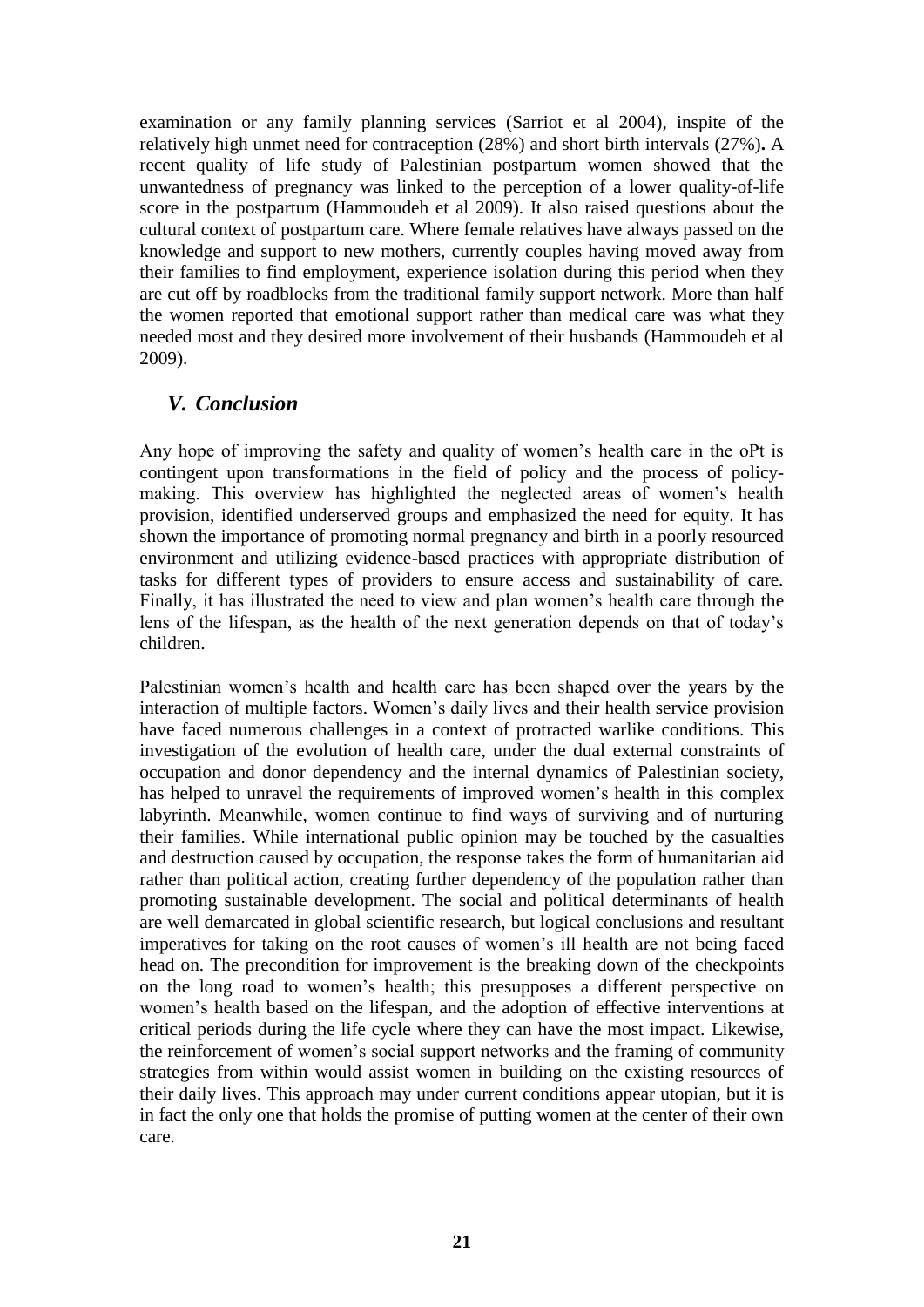#### **Acknowledgements**

I would like to thank Rita Giacaman for reading and commenting this paper and Hanan Abdel-Rahim for her previous comments on certain sections of this paper.

#### **References:**

Abu Khader K and Zeidani M. Are we going to be able to support our parents in the next coming years in the oPt? Birzeit: Institute of Community and Public Health, 2009.

Abdul-Rahim H, Wick L, Halileh S et al. Health in the Occupied Palestinian Territory 2. Maternal and child health in the occupied Palestinian territory. *The Lancet* 2009; 373 (9667); 967-977

Abdul-Rahim H, Abu-Rmeileh N, Wick L. Cesarean section deliveries in the occupied Palestinian territory; an analysis of the 2006 Palestinian Family Health Survey. *Health Policy* 2008;85: 83-93.

Abdul-Rahim H, Husseini A, Bjertness E et al. The metabolic syndrome in the West Bank population: an urban-rural comparison. *Diabetes Care* 2001; 24: 275-279.

Acker C. From home delivery to hospital delivery: the transformation of mother and child care in the West Bank. In: Barnea T and Husseini R. eds. *Separate and Cooperate, Cooperate and Separate. The Disengagement of the Palestine Health Care System from Israel and its Emergence as an Independent System.* Westport: Praeger Press, 2002.

Al-Adili N, Shaheen M, Bergstrom S et al. Deaths among young, single women in 2000-2001 in the West Bank, Palestinian Occupied Territories. *Reproductive Health Matters* 2008;16(31): 112-121.

Al-Qutob R, Mawajdeh S, Allosh R et al. The effect of prenatal knowledge of fetal sex on birthweight: a study from Jordan. *Health Care for Women International* 2004; 25 (3): 281-291.

Ali Kamran Asdar. *Planning the Family in Egypt. New Bodies, New Selves.* Austin: University of Texas Press, 2002.

Assaf S and Khawaja M. Consanguinity trends and correlates in the Palestinian territories. *J Biosoc Sci* 2008; 41:107-124.

Aoyama A. *Reproductive Health in the Middle East and North Africa.* Washington: World Bank, 2001.

Bargouthi M and Kalter H. *Perinatal and Infant Mortality in Palestine.* Ramallah: Health Development Information and Policy Institute and John Hopkins University. Ramallah, 2006.

Barghouti M. Palestinian defiance. Interview by Eric Hazan. *New Left Review* 2005; 32 (March-April): 117-131.

Barghouti M and Daibes I. *Infrastructure and Health Services in the West Bank.*  Ramallah: The Health Development, Information and Policy Institute (HDIP) and World Health Organization, 1993.

Barghouti M and Giacaman R. The emergence of an infrastructure of resistance: the case of health. In Nassar Jamal and Heacock Roger. *Intifada: Palestine at the Crossroads.* New York: Praeger Publishers, 1990.

Batniji R, Rabai'a Y, Nguyen-Gilham V et al. Health as Human Security in the Occupied Palestinian Territory. *Lancet* 2009; 373 (9668): 1133-43.

Belizan J, Cafferata M, Althabe F, et al. Risks of patient choice cesarean. Letter to the editor. *Birth* 2006; 33 (2): 167-169.

B"Tselem. Press Release. B"Tselem publishes complete fatality figures from Operation Cast Lead. 9 September 2009.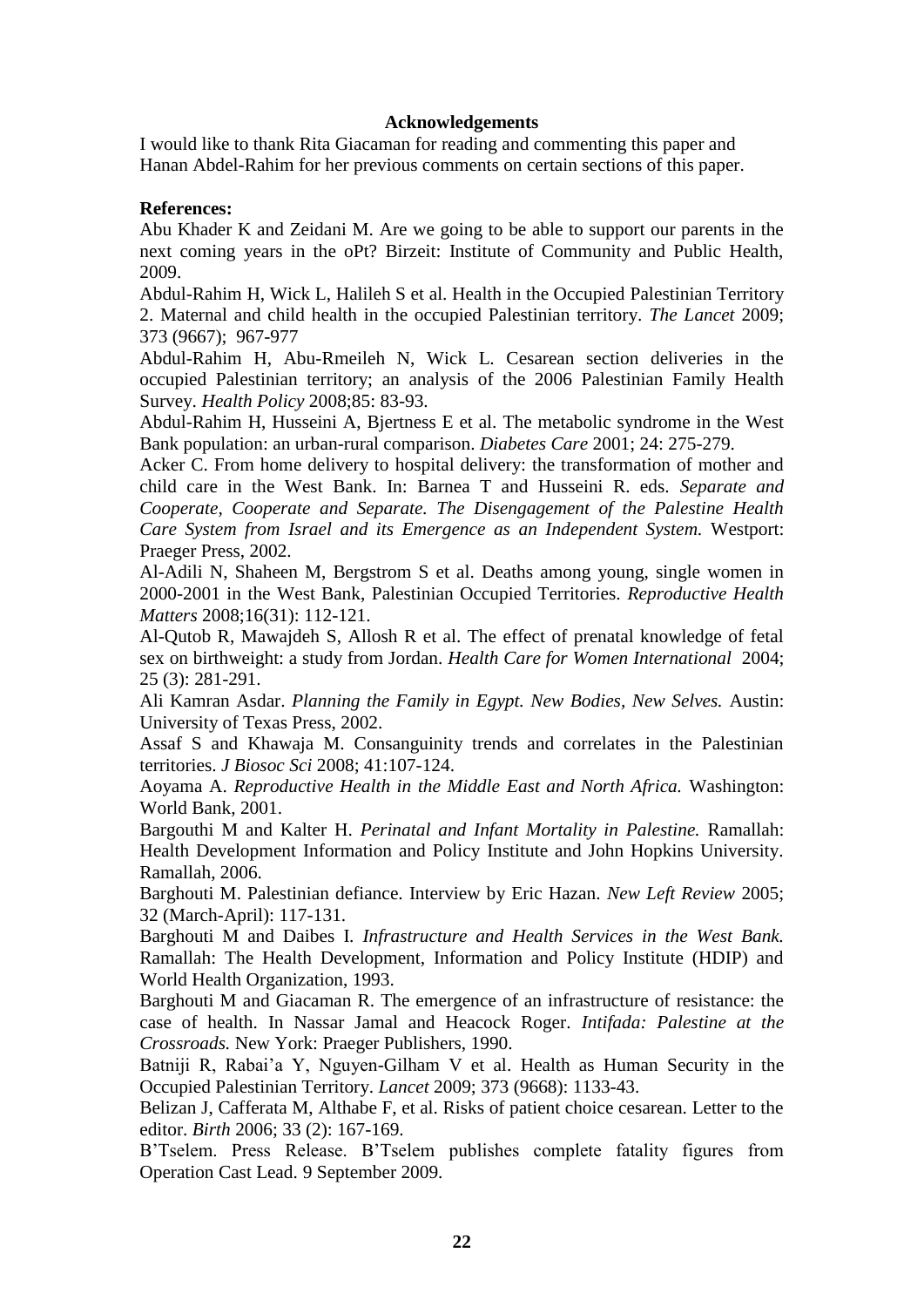Challand B. A *Nahda* of charitable organizations? Health service provision and the politics of aid in Palestine. *Int J Middle East Studies* 2008; 40: 227-247.

Conte E. Mariages bannis et citoyennetés fragmentées en Israël-Palestine , *Palestine,*  n° spécial d'*Etudes Rurales* 2005, n° 173-174, Paris : Editions de l'Ecole des Hautes Etudes en Sciences Sociales, pp. 127-152.

Countdown Coverage Writing Group. Countdown to 2015 for maternal, newborn and child survival : the 2008 report on tracking coverage of interventions. *Lancet* 2008; 371: 1284-93.

Countdown Working Group on Health Policies and Health Systems. Assessment of the health system and policy environment as a critical complement to tracking intervention coverage for maternal, newborn and child health. *Lancet* 2008; 371: 1284-93.

Courbage Y and Todd E. La famille arabe et la crise de la transition. In Courbage Y and Todd E, eds. *Le rendez-vous de civilisations.* Paris: Seuil, 2007.

Dejong J and El-Khoury G. Reproductive health of Arab young people. *BMJ* 2006; 333: 849-51.

Deneux-Theraux C, Carmena E, Bouvier-Colle M. Postpartum mortality and cesarean delivery. *Obstet Gynecol* 2006 ; 108 (3): 541-8.

Dhaher E, Mikolajoczyk RT, Maxwell AE, Kramer A. Factors associated with the lack of postnatal care among Palestinian women: a cross-sectional study of three clinics in the West Bank. *BMC Pregnancy and Childbirth* 2008; 8(26).

Dobson Roger. Fetal sex from ultrasonography can lead to domestic abuse. *BMJ*  2007; 335: 1176-1177.

Fargues Philippe. Women in Arab Countries: challenging the patriarchal system? *Population & Societies.* February 2003; No. 387: 1-4.

Farmer P. *Pathologies of Power. Health, Human Rights, and the New War on the Poor.* Berkeley: University of California Press, 2003.

Fathalla M. The long road to maternal death. *People* 1987;14 (8).

Giacaman R, Khatib R, Shabaneh L et al. Health status and health services in the occupied Palestinian territory. *Lancet* 2009; 373 (9666): 837-849.

Giacaman R, Shannon H, Saab H, Boyce W. Individual and collective exposure to political violence: Palestinian adolescents coping with conflict. *Eur J Public Health* 2007; 17 (4): 361-68.

Giacaman R, Abu-Rmeileh N, Wick L. The limitation on choice: Palestinian women"s childbirth location, dissatisfaction with the place of birth, and determinants. *Eur J Public Health* 2006.

Giacaman R, Wick Laura, Abdul-Rahim H, Wick Livia. The politics of childbirth in the context of conflict: politics or de facto practices. *Health Policy Plan* 2005; 72: 129-139.

Giacaman R, Abdul-Rahim H, Wick L. Health sector reform in the Palestinian Occupied Territory: targeting the forest or the trees? *Health Policy and Planning*  2003; 18(1): 59-67.

Giacaman R. *Life and Health in Three Palestinian Villages.* London: Ithaca Press, 1988.

Ging J. Statement. 6 Sep 2007.www.reliefweb.int/rw/RWB.NSF/db900SID/EDIS-76RQ4N?OpenDocument&rc=3&emid=ACO. (accessed March 22, 2010).

Guardian, Sunday 14 March 2010. Jail ordeal of hundreds of Palestinian children arrested for throwing stones. [www.guardian.co.uk/wprld/2010.mar.14/palestinian](http://www.guardian.co.uk/wprld/2010.mar.14/palestinian-children-rights-violated-israel)[children-rights-violated-israel.](http://www.guardian.co.uk/wprld/2010.mar.14/palestinian-children-rights-violated-israel) (accessed March 22, 2010).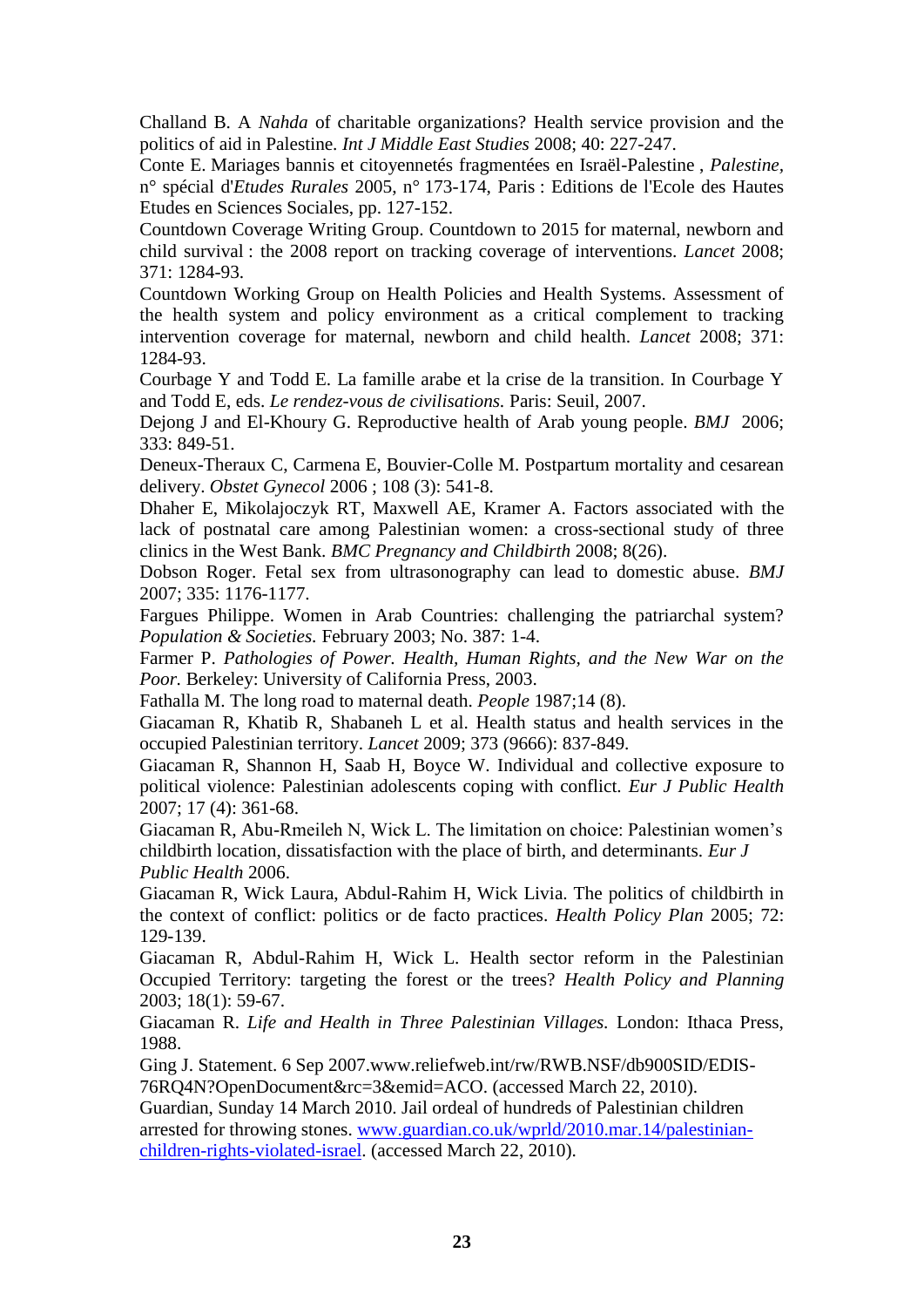Hamdan M, Defever M, Abdeen Z. Organizing health care within political turmoil: the Palestinian case. *Int J Plann Manage* 2003; 18: 63-87.

Hammoudeh W, Mataria A, Wick L et al. In search of health: quality of care among postpartum Palestinian women. *Expert Rev. Pharmacoeconomics Outcomes Res.* 2009 (2).

Hashim, Al Husseini Abdel Maguid. n.d. *Child Care in Islam.* Cairo: Al Azhar University, p. 42.

Hassan-Bitar S and Narrainen S. "Shedding light" on the challenges faced by maternal health care providers. *Midwifery* 2009, doi:10.1016/j.midw.2009.05.007.

Hassan-Bitar S and Wick L. Gazan women and midwives: trapped between bullets and labor pains. Unpublished, 2009.

Hassan-Bitar S and Wick L. Evoking the guardian angel: childbirth care in a Palestinian hospital. *Reproductive Health Matters* 2007;15: 103-113.

Hesini L. Abortion and Islam: policies and practice in the Middle East and North Africa. *Reproductive Health Matters* 2007; 15 (29):75-84.

Hiltermann J. The women"s movement during the uprising. In Sabbagh S. *Palestinian Women of Gaza and the West Bank.* Bloomington: Indiana university Press, 1998.

Hleileh S, Abu-Rmeileh N, Watt G et al. Determinants of birth weight in Palestine: a comparative analysis of males and females. *Mat Child Health J* 2008; 12 (5): 606-12.

Hordenak A, Pederson J, Tuastad D, Zureik E. *Constructing Order: Palestinian Adaptations to Refugee Life.* Oslo: Fafo Institute for Applied Sciences, 1997.

Human Rights Council. The issue of Palestinian pregnant women giving birth at Israeli checkpoints. Report of the High Commissioner for Human Rights. A/HRC/4/57; 23 Feb. 2007.

Hussein R. *Progress of Arab Women.* Amman, UNDP, 2004.

Husseini A, Abu-Rmeileh N, Mikki N et al. Cardio-vascular diseases, diabetes mellitus, and cancer in the oPt. *Lancet* 2009; 373 (9668): 1041-1049..

Institute of Community and Public Health. Evaluation of UNFPA Program. ICPH, 2006.

International People"s Health Council. *The Concept of Health under National Democratic Struggle.* Jerusalem: Union of Palestinian Medical Relief Committees, 1995.

Jubran J. *Health and segregation II: the impact of the Israeli segregation wall on access to health care services.* Ramallah: Health Development, Information, and Policy Institute, 2005.

Kalter H, Khazen R, Barghouthi M et al. Prospective community-based cluster census and case-control study of still births and neonatal deaths in the West Bank and Gaza Strip. *Paedr Perinat Epidemiol* 2008;22:321-33.

Kerber K, de Graft-Johnson J, Bhutto Z et al. Continuum of care for maternal, newborn and child health: from slogan to service delivery. *Lancet* 2007;370:1358-69.

Khawaja M. The fertility of Palestinian women in Gaza, the West Bank, Jordan, and Lebanon. *Population* 2003; 58: 273-302.

Lawn J, Cousens S, Zupen J. 4 million neonatal deaths: when? where? why? *The Lancet* 2005; 365:891-900.

Loveday P, McPake B, Parkhurst J. Improving maternal health: getting what works to happen. *Reprod Health Matters* 2007; 15: 28-37.

Lu M and Halfon N. Racial and ethnic disparities in birth outcomes: a life-course perspective. *Maternal and Child Health Journal* 2003; 7 (1): 13-30.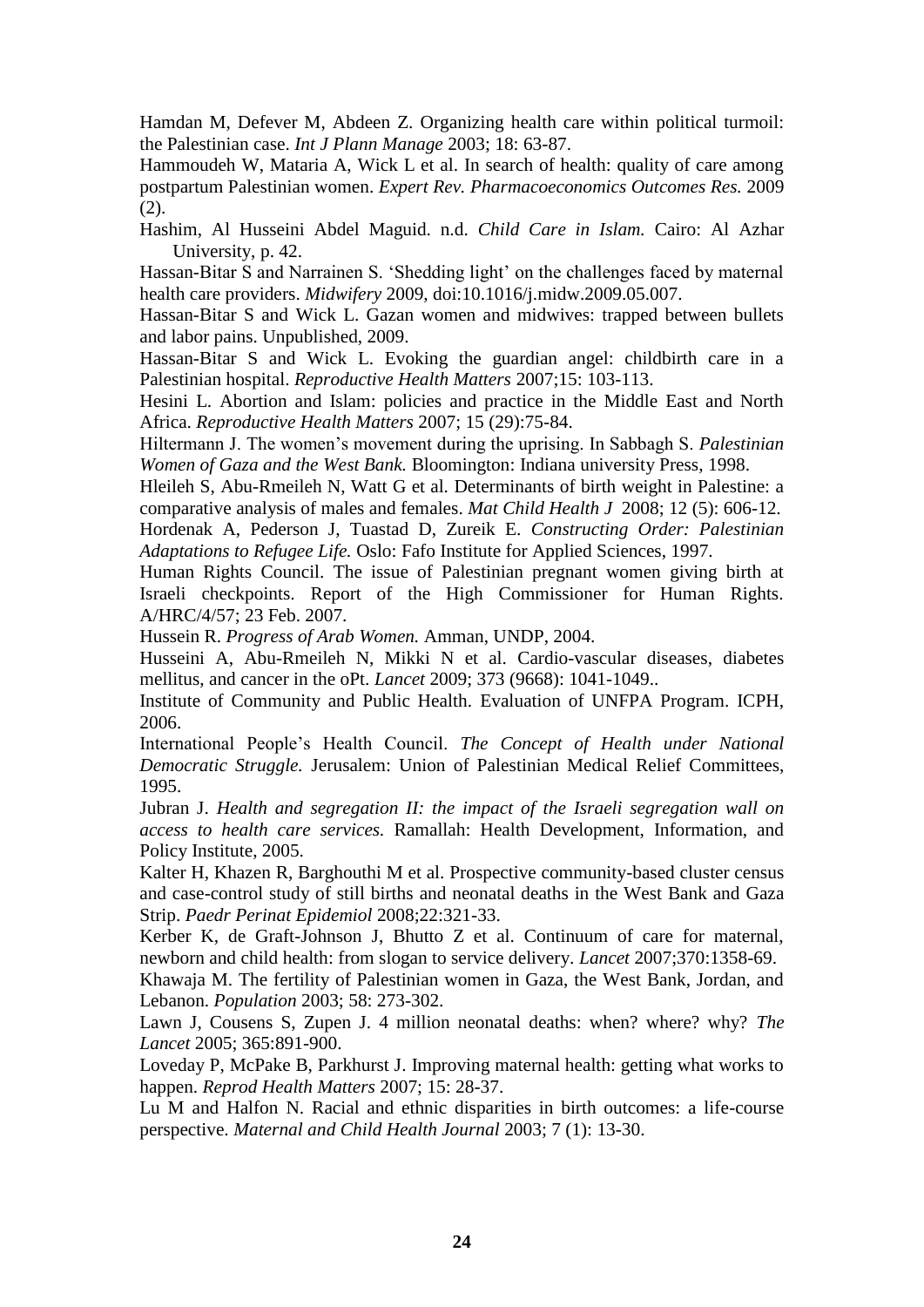Mahaini R. Improving maternal health to achieve the Millenium Development Goals in the Eastern Mediterranean Region: a youth lens. *Eastern Mediterranean Health Journal* 2008. Vol. 14, Special issue: S97-S106.

Mataria A, Khatib R, Donaldson C, et al. The Health-care system: an assessment and reform agenda. *Lancet* 2009; 373 (9670):1207-1217.

Mikki N, Abu-Rmeileh N, Wick L et al. Cesarean delivery rates, determinants and indications in Makassed Hospital, Jerusalem 1993 and 2002. *Eastern Mediterranean Health Journal* 2009;15(4):1-12.

Miller S, Cordero M, Coleman A et al. Quality of care in institutionalized deliveries: the paradox of the Dominican Republic. *Intl J Gynaecol Obstet* 2003; 82: 89-103.

Misra D, Guyer B, Allston A. Integrated perinatal health framework. A multiple determinants model with a life span approach. *Am J Prev Med* 2003; 25(1): 65-75.

Murray S. Relation between private health insurance and high rates of caesarean section in Chile: qualitative and quantitative study. *BMJ* 2000;321:1501-1505.

Nguyen-Gilham V, Giacaman R, Naser G, Boyce W. Normalising the abnormal: Palestinian youth and the contradictions of resilience in protracted conflict. *Health and Social Care in the Community* 2008;16(3): 291-298.

Osman H, El Zein L, Wick Livia. Cultural beliefs that may discourage breastfeeding among Lebanese women: a qualitative analysis. *International Breastfeeding Journal*  2009; 4:12 doi: 10.1186/1746-4358-4-12.

Palestinian Central Bureau of Statistics. *Palestinian Census 2007.* Ramallah: Palestinian Central Bureau of Statistics, 2009.

Palestinian Central Bureau of Statistics. *Pan Arab Family Health Survey 2006: Final Report.* Ramallah: Palestinian Central Bureau of Statistics, 2007.

Palestinian Central Bureau of Statistics. *Demographic and Health Survey 2004: Final Report.* Ramallah: Palestinian Central Bureau of Statistics, 2006.

Palestinian Central Bureau of Statistics. *Nutrition Survey-2002: analytical report.*  Ramallah: PCBS, 2003.

Palestinian Central Bureau of Statistics. *Health Survey-2000: final report.* Ramallah: Palestinian Central Bureau of Statistics, 2001.

Palestinian Central Bureau of Statistics. *Women and Men in Palestine.* Ramallah: Palestinian Central Bureau of Statistics, 1998.

Palestinian Central Bureau of Statistics. *Demographic Survey 1995.* Ramallah: Palestinian Central Bureau of Statistics, 1996.

Palestinian Ministry of Health. *Annual Report 2008.* Ramallah: Palestinian Health Information Center, 2009.

Palestinian Ministry of Health. *Annual Report 2006.* Ramallah: Palestinian Ministry of Health, 2007.

Palestinian National Authority, Ministry of Health. *National Strategic Health Plan. Medium Term Development Plan 2008-2010.* Ramallah: Ministry of Health, January 2008.

Rashad H, Osman M, Roudi-Fahimi F. *Marriage in the Arab World.* Washington, DC: Population Reference Bureau Policy Brief, 2005.

Rosenfeld M. Power structure, agency and family in a Palestinian refugee camp. *Int J Middle East Studies* 2002; 34: 519-551

Roudi-Fahimi F and Abdul Monem A . Population Reference Bureau WebUpdate Nov. 22, 2009.

Sarriot E, Rose J, Nour N. Assessment of the Maram Project. A Program of USAID/WB&G. IBM Business Consulting, May 3 2004.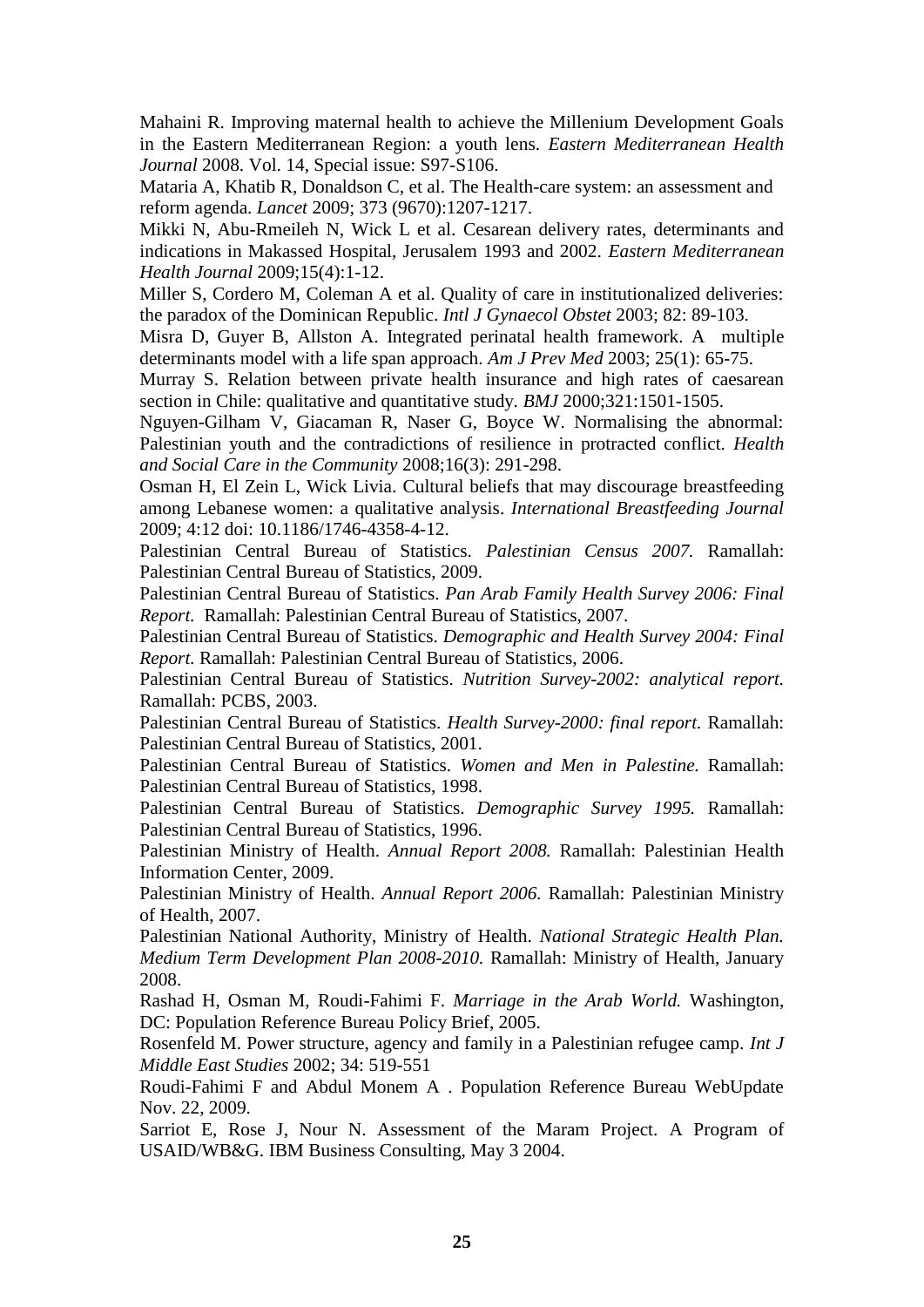Save the Children UK. Child Rights Fact Sheet. Occupied Palestinian Territory: April 2008.

Sayigh R. Palestinian refugee women"s stories of home and homelessness: towards a new research agenda. *Review of Women's Studies* 2007, Vol. 4. Institute of Women"s Studies, Birzeit University, pp. 9-25.

Sayigh Y. Inducing a failed state in Palestine. *Survival* 2007; 49 (3): 7-40.

Shalhoub-Kevorkian N. *Militarization and Violence against Women in Conflict Zones in the Middle East: A Palestinian Case Study.* NY: Cambridge University Press, 2009. Shiffman J and Smith S. Generation of political priority for global health initiatives: a framework and case study of maternal mortality. *Lancet* 2007; 370 (9595):1370-9.

Tarabeia J, Beron-Epel O, Barchana M et al. A comparison of trends in incidence and mortality rates of breast cancer, incidence to mortality rates and stage at diagnosis between Arab and Jewish women in Israel, 1979-2002. *Eur J Cancer Prevention* 2007; 16 (1): 36-42.

United Nations Children"s Fund (UNICEF). *Progress for Children: A Child Survival Report Card* 2004. Available at:

[http://www.unicef.org/publications/files/29652L01Eng.pdf].

The United Nations Development Program. *The Arab Human Development Report 2009. Challenges to Human Security in the Arab Countries.* United Nations Development Program. NY: UNDP, 2009.

The United Nations Development Program. *The Arab Human Development Report 2005.* NY: UNDP, 2006.

UNFPA. The MDG-ICPD Palestine Report : In Preparation for ICPD@15. Jerusalem: March 2009.

UNICEF Humanitarian Action. oPt Donor Update. 8 July, 2005.

Villar J, Valladares E, Wojdyla D et al. Cesarean delivery rates and pregnancy outcomes: the 2005 WHO global survey on maternal and perinatal health in Latin America. *Lancet* 2006; 367:1819-1829.

Wick Livia. Building the infrastructure, modeling the nation: the case of birth in Palestine. *Cult Med Psychiatry* 2008; 32: 328-57.

Wick Livia. *Making Lives under Closure: Birth and Medicine in Palestine's Waiting Zones* [PhD thesis]. Cambridge: Massachusetts Institute of Technology, 2006: 117. Wick L, Mikki N, Giacaman R et al. Childbirth in Palestine. *Int J Gynaecol Obstet*  2005; 89: 174-178.

WFP/UNRWA/FAO. *Joint Rapid food security survey in the Occupied Palestinian Territory.* World Food Program, United Nations Relief and Work Agency, Food and Agriculture Organization, 2008.

Wick L. *Traditional Birth Attendants in the West Bank: An Assessment of System Building and Training Needs.* Birzeit: Institute of Community and Public Health, Birzeit University, 1999.

Wick L. *The Pap Smear in the West Bank; Implications for a Women's Health Strategy in Palestine.* Ramallah: Women"s Health Coalition, 1998.

Wick L and Mikki N. *Childbirth in Palestine. Reported Practices and Evidence-based Guidelines.* Birzeit: Institute of Community and Public Health, 2004: p. 41.

Williams E. *It's Easier to Reach Heaven than the End of the Street: a Jerusalem Memoir.* London: Bloomsbury, 2006.

World Health Organization. *Access to Health Services for Palestinian People: case studies of five patients in critical conditions who died while waiting to exit the Gaza Strip.* West Bank and Gaza: World Health Organization, 2008.